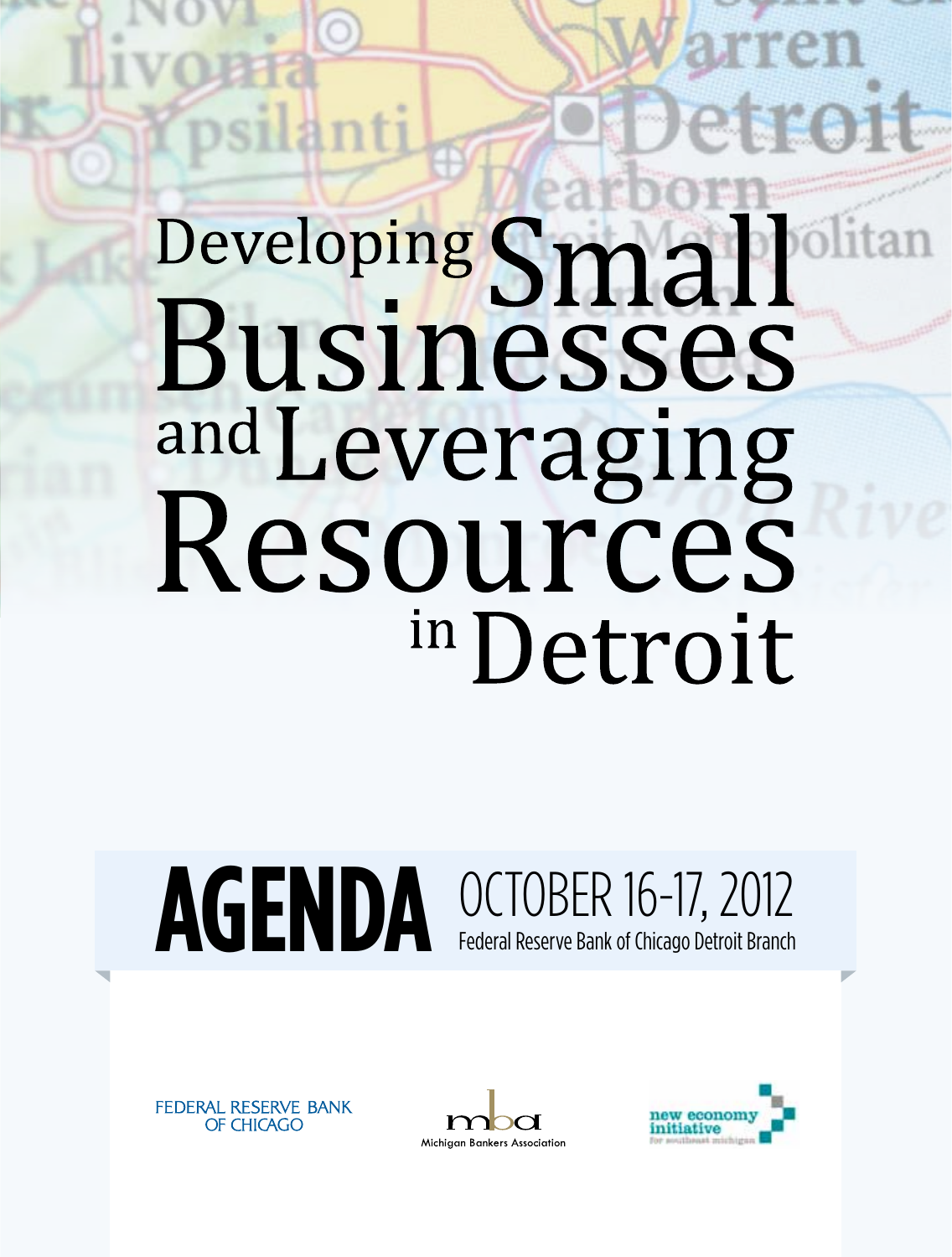

# Dear Participants,

On behalf of the Community Development and Policy Studies (CDPS) division of the Federal Reserve Bank of Chicago, the Michigan Bankers Association, and the New Economy Initiative for Southeast Michigan (NEI), I would like to welcome you to today's symposium on Developing Small Businesses and Leveraging Resources in Detroit.

The Community Development and Policy Studies division of the Federal Reserve Bank of Chicago works to promote fair access to financial services and researches issues that impact consumer and community access to financial markets. Our responsibilities include bringing together financial institutions, economic development practitioners, and other interested parties to collaborate on initiatives involving business development. We also work to foster the engagement of depository institutions in providing credit and other banking services to their entire communities.

Over the course of many months, CDPS staff has been engaged in analyzing financial institution infrastructure and business lending activity in Detroit, as well as convening listening sessions with Detroit business owners to help clarify issues around small business financing in the city and surrounding areas. Our white paper, Financial Infrastructure and Small Business Funding in Low- and Moderate-Income Neighborhoods in Detroit, reports on this work. We hope that this study will be of use to financial institutions and other stakeholders to better understand factors that affect bank branch location, untapped market opportunities, and the availability of financial services across the Detroit area.

With this convening, we aim to reinvigorate the dialogue between financial institutions and economic development experts with respect to the activities taking place to support small business development in the city. We have designed this symposium to assess the challenges that affect the availability of financing for small businesses, and to spark new ideas about the opportunities to leverage resources between institutions.

We want to acknowledge the help of our co-sponsors, the Michigan Bankers Association and the NEI, to reach out to their constituents to ensure that a productive conversation takes place between bankers, business owners, funders and other intermediaries.

We are excited to host such an accomplished array of panelists and speakers, and we encourage you to take an active part in the discussions.

Sincerely,

Alicia Williams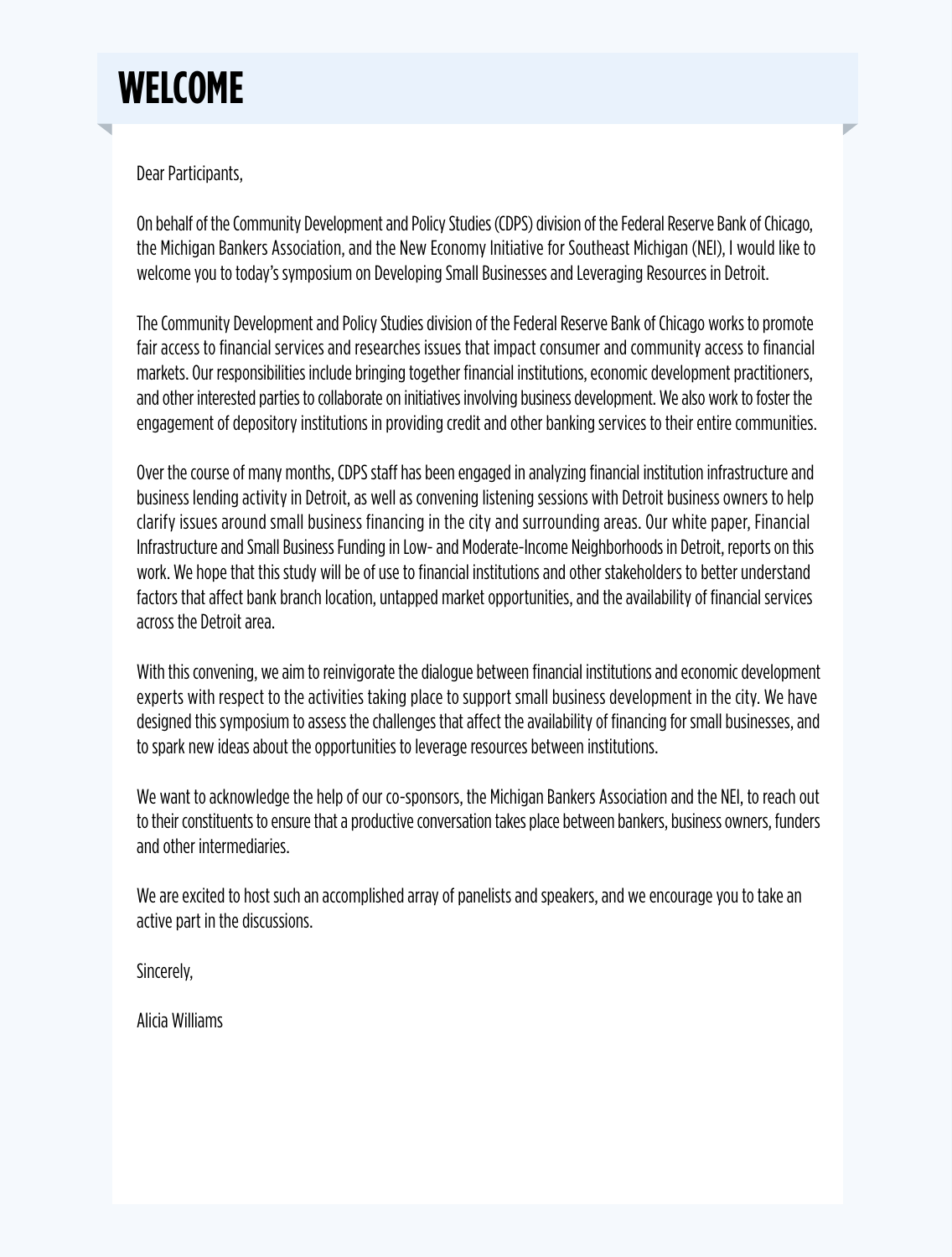# <span id="page-2-0"></span>**OCTOBER 16** AGENDA

|  | 10:30a.m.  | <b>Registration/Box Lunch</b>                                                                                                                                                                                                                                                                                                                                                                                                                                                 |
|--|------------|-------------------------------------------------------------------------------------------------------------------------------------------------------------------------------------------------------------------------------------------------------------------------------------------------------------------------------------------------------------------------------------------------------------------------------------------------------------------------------|
|  | 11:30a.m.  | <b>Opening Remarks</b>                                                                                                                                                                                                                                                                                                                                                                                                                                                        |
|  |            | <b>Alicia Williams - Vice President - Federal Reserve Bank of Chicago</b><br><b>Dennis Koons</b> - President and CEO - Michigan Bankers Association                                                                                                                                                                                                                                                                                                                           |
|  | 12:00 p.m. | Section (1) Framing the Issues: Financial Infrastructure and Small Business Lending<br>Federal Reserve Bank of Chicago Community Development and Policy Studies staff presents the results of a study on<br>the financial infrastructure and small business lending in Detroit. This presentation will motivate and frame the issues<br>that are discussed during the symposium.                                                                                              |
|  |            | <b>Maude Toussaint-Comeau - Federal Reserve Bank of Chicago</b>                                                                                                                                                                                                                                                                                                                                                                                                               |
|  | 12:30 p.m. | Section (2a) Assessing the Scope of Opportunities: The Entrepreneurial Ecosystem in Detroit<br>Urban economic development experts discuss their views of the entrepreneurial landscape in Detroit. They present<br>an overview of the context of small business opportunity in the city and in the surrounding counties.<br>Lyke Thompson - Wayne State University<br>Olga Stella - Detroit Economic Growth Corporation<br><b>Wendy Lewis Jackson - The Kresge Foundation</b> |
|  |            | <i>Moderator:</i> Paul Traub - Federal Reserve Bank- Detroit Branch                                                                                                                                                                                                                                                                                                                                                                                                           |
|  |            |                                                                                                                                                                                                                                                                                                                                                                                                                                                                               |
|  | 1:30 p.m.  | Section (2b) Assessing the Scope of Opportunities: The Entrepreneurial Ecosystem in Detroit<br>This panel continues the discussion of the "entrepreneurial ecosystem" from the perspective of small business<br>owners. They give their perspectives on the conditions that affect opportunities for small businesses in the city<br>and surrounding counties.                                                                                                                |
|  |            | <b>Brian Balasia - Digerati</b><br><b>Gregory Terrell</b> - Gregory Terrell & Company<br>Chinwe Onyeagoro - O-H Community Partners<br>Lydia Gutierrez - Hacienda Mexican Foods                                                                                                                                                                                                                                                                                                |
|  |            | <b>Moderator: William Testa - Federal Reserve Bank of Chicago</b>                                                                                                                                                                                                                                                                                                                                                                                                             |
|  | 2:30 p.m.  | <b>Break</b>                                                                                                                                                                                                                                                                                                                                                                                                                                                                  |
|  | 2:45 p.m.  | Section (3) Connecting Small Business Owners with Resources: An Overview of Local Practices<br>This panel brings together intermediaries that work with business owners to develop business plans and obtain<br>financing. Panelists talk about the type of services they provide and their perspectives about how to increase the<br>availability of financing for small businesses.                                                                                         |
|  |            | Richard King - Small Business Technology and Development Center<br><b>Daryl Williams - Detroit Urban Entrepreneur Partnership</b><br>Gerald Moore - SBA Michigan<br><b>Dana Thompson</b> - University of Michigan Law School                                                                                                                                                                                                                                                  |
|  |            | Moderator: Cathy McClelland - McClelland & Associates                                                                                                                                                                                                                                                                                                                                                                                                                         |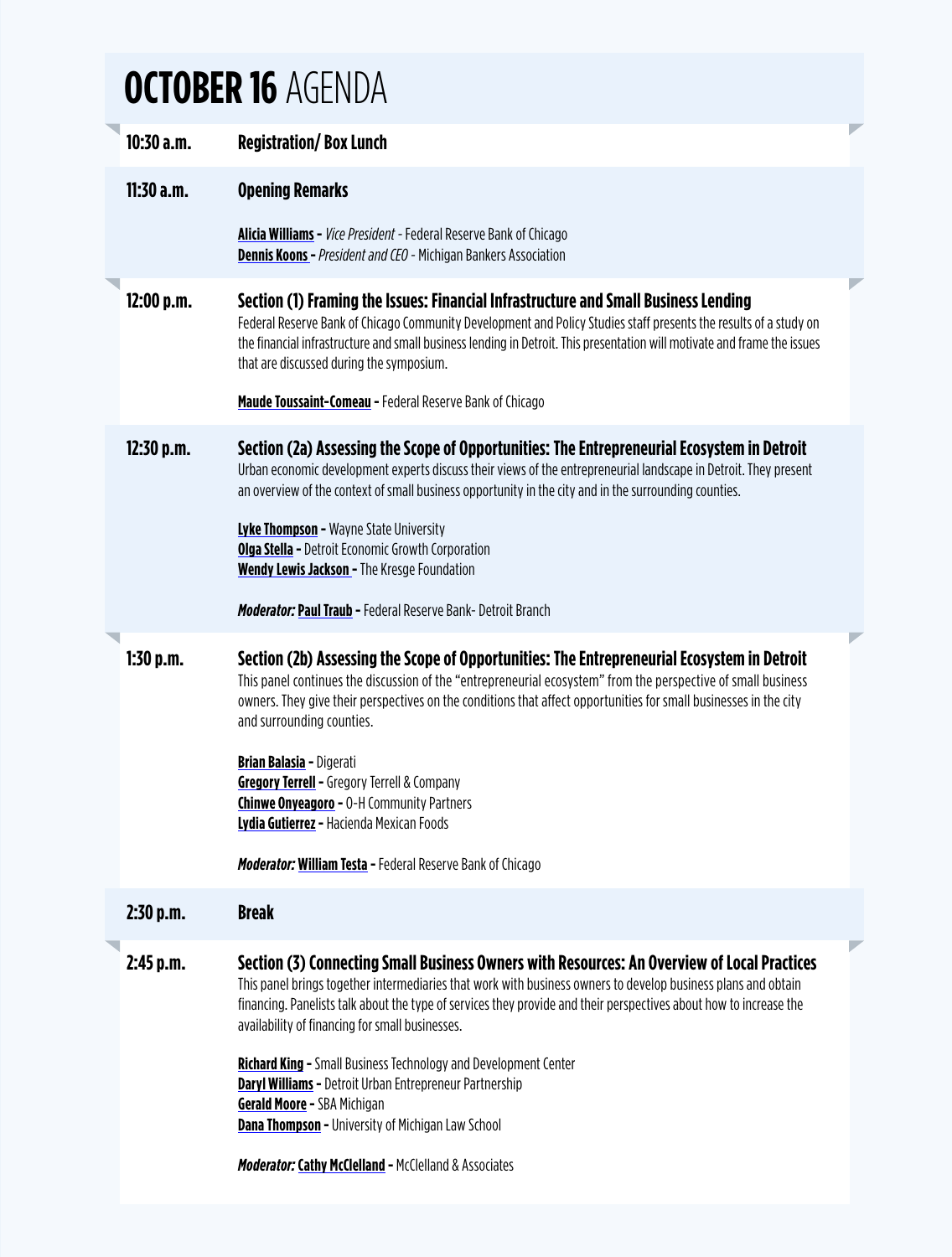# **4:00 p.m. Break**

# **4:15 p.m. Section (4) The Small Business Lending Environment: Financial Institution Community Investment and Compliance**

This panel addresses issues related to the opportunities and limits of financial institutions to play a role in Detroit small business development. Panelists give an overview of general trends in bank lending and the issues banks face in making small business loans.

**[Keith Leggett](#page-12-1) -** American Bankers Association **[Joseph Turk](#page-18-2) -** Federal Reserve Bank of Chicago **[Jeffery Sugg](#page-16-2) -** First Independence Bank **[John Jagels](#page-10-0) -** Talmer Bank and Trust **[Howard Lax](#page-11-1) -** Lipson Neilson Attorneys at Law

*Moderator:* **[Michael Berry](#page-7-0)-** Federal Reserve Bank of Chicago

# **5:30 p.m. Networking Dinner and Keynote Address**

*Introduction:* **[Robert Wiley](#page-18-3) -** *Vice President* - Federal Reserve Bank of Chicago



# **Gary Peters -** U.S. Representative

# **Biography**

U.S. Representative Gary Peters was born in Pontiac and has lived his entire life in the Greater Detroit area. He graduated from Rochester High School and went on to Alma College where he earned a BA in political science; he worked part time to help pay his way. Peters later went on to earn an MBA in finance from the University of Detroit Mercy, a law degree from Wayne State University Law School, and a Michigan State University MA in philosophy with a focus in the ethics of development. Peters worked for 22 years as an investment advisor where he helped families save for their retirement and provide for their children's college education. He began his public service as a Rochester Hills city councilman in 1991. In 1994, Peters went on to be elected to the Michigan State Senate. Peters later served as the Michigan State lottery commissioner where he generated a record amount of funding for

our public schools. Congressman Peters also served in uniform as a Seabee combat warfare specialist and rose to the rank of lieutenant commander in the U.S. Navy Reserve.

Congressman Peters serves on the House Financial Services and Small Business Committees, where he works to advance policies that will help Michigan's economy continue growing. He served as a member of the conference committee responsible for negotiating the final version of the Dodd-Frank Wall Street Reform and Consumer Protection Act. Peters was a key author of the Small Business Jobs Act of 2010, the most significant piece of small business legislation in over a decade. He was an early advocate of the creation of a new \$30 billion Small Business Jobs Fund to help local lenders increase their small business lending capacity, and he authored the State Small Business Credit Initiative, which will result in over \$800 million of new investment in Michigan companies. The Small Business Jobs Act also provided enhanced SBA lending authority, and according to the SBA, 21 percent of Jobs Act loans went to minority-owned businesses. Peters recently introduced the Small Business Contracting Opportunities Expansion Act of 2012 (H.R. 6078), which would increase government contracting opportunities across the federal government for small businesses owned by socially and economically disadvantaged individuals, as well as small businesses owned by women and located in HUBZones.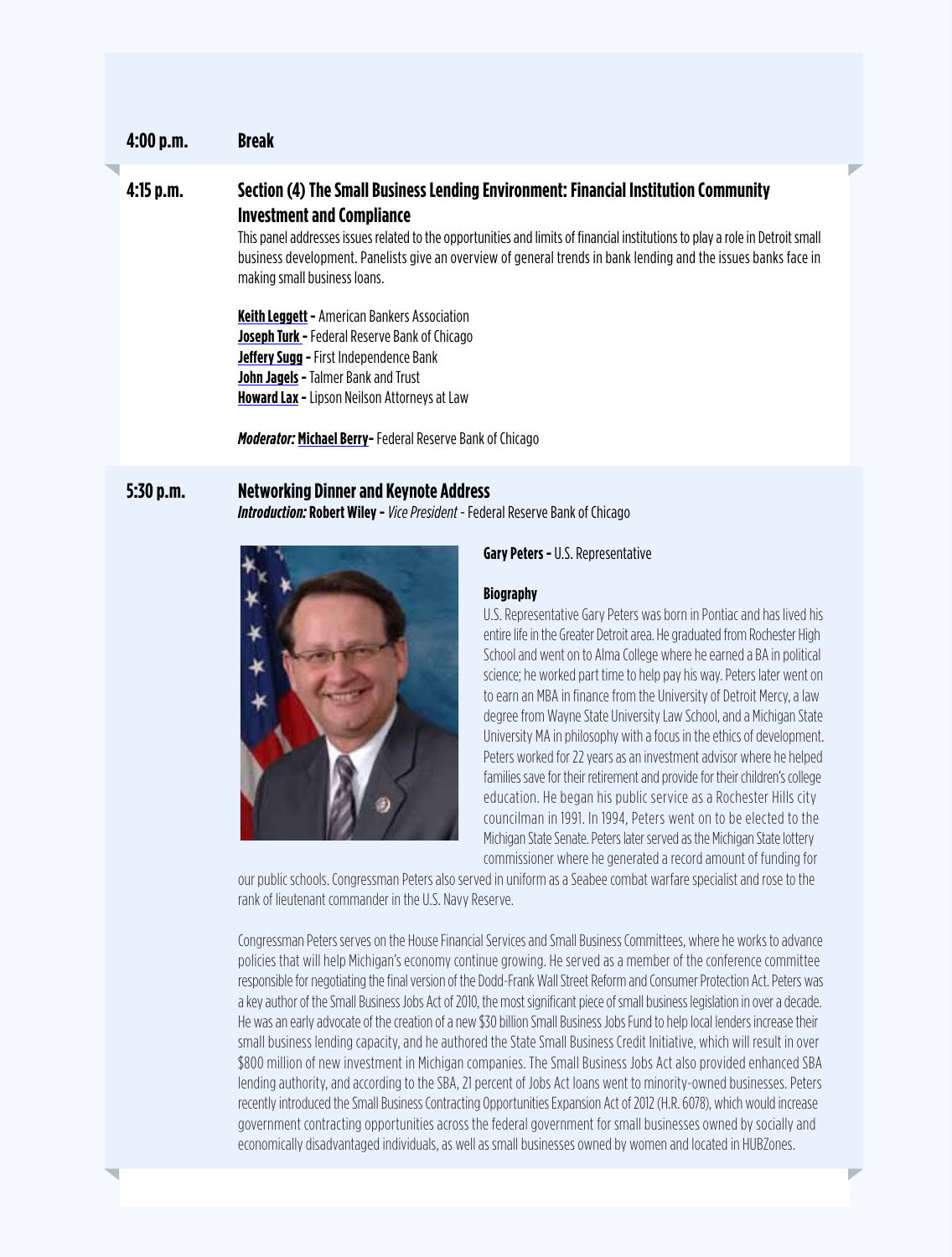# <span id="page-4-0"></span>**OCTOBER 17** AGENDA

| 7:45 a.m. | <b>Registration and Continental Breakfast</b>                                                                                                                                                                                                                                                                                               |  |
|-----------|---------------------------------------------------------------------------------------------------------------------------------------------------------------------------------------------------------------------------------------------------------------------------------------------------------------------------------------------|--|
| 8:30 a.m. | <b>Welcoming Remarks</b>                                                                                                                                                                                                                                                                                                                    |  |
|           | <b>David Egner - President and CEO - Hudson-Webber Foundation and New Economy Initiative</b>                                                                                                                                                                                                                                                |  |
| 8:45 a.m. | Session (5) Targeting Small Business Finance in the Context of Lower-Income Communities<br>Representatives from community-based financing organizations, banks and the government discuss connecting<br>small business development to lower-income populations.                                                                             |  |
|           | <b>Drextel Amy - Liberty Bank</b><br>Louise Guyton - Comerica<br>Michelle Richards - Center for Empowerment and Economic Development<br>Paul Brown - Michigan Economic Development Corporation                                                                                                                                              |  |
|           | <b>Moderator: Bruce Pietrykowski - University of Michigan - Dearborn</b>                                                                                                                                                                                                                                                                    |  |
| 10:00a.m. | <b>Break</b>                                                                                                                                                                                                                                                                                                                                |  |
| 10:15a.m. | Section (6) Leveraging Financial Resources for Small Business Financing<br>Larger funders and organizations that help coordinate financial resources to support business development in the<br>city of Detroit discuss what they are doing to assist small businesses and identify opportunities to leverage resources<br>most effectively. |  |
|           | <b>David Egner - Hudson-Webber Foundation and New Economy Initiative</b><br>Teresa Lynch - Mass Economics LLC<br><b>Scott Wolffis - Huntington Bank</b><br><b>William Beardsley - Michigan Business Connection LC, A Credit Union Service Organization</b>                                                                                  |  |
|           | <b>Moderator: Richmond Hawkins - New Detroit, Inc.</b>                                                                                                                                                                                                                                                                                      |  |
| 11:45a.m. | Section (7) The Path Forward for Small Business Development and Financing in Detroit<br>Experts react to the symposium discussion, giving further thoughts on opportunities in specific neighborhoods,<br>small business prospects, and bank support for small business development in Detroit.                                             |  |
|           | <b>Thomas FitzGibbon Jr.</b> - Talmer Bank and Trust (Troy)<br><b>Timothy Bates - Wayne State University</b><br><b>Susan Mosey - Woodward Corridor Initiative</b>                                                                                                                                                                           |  |
|           | <b>Moderator: Jeremiah Boyle - Federal Reserve Bank of Chicago</b>                                                                                                                                                                                                                                                                          |  |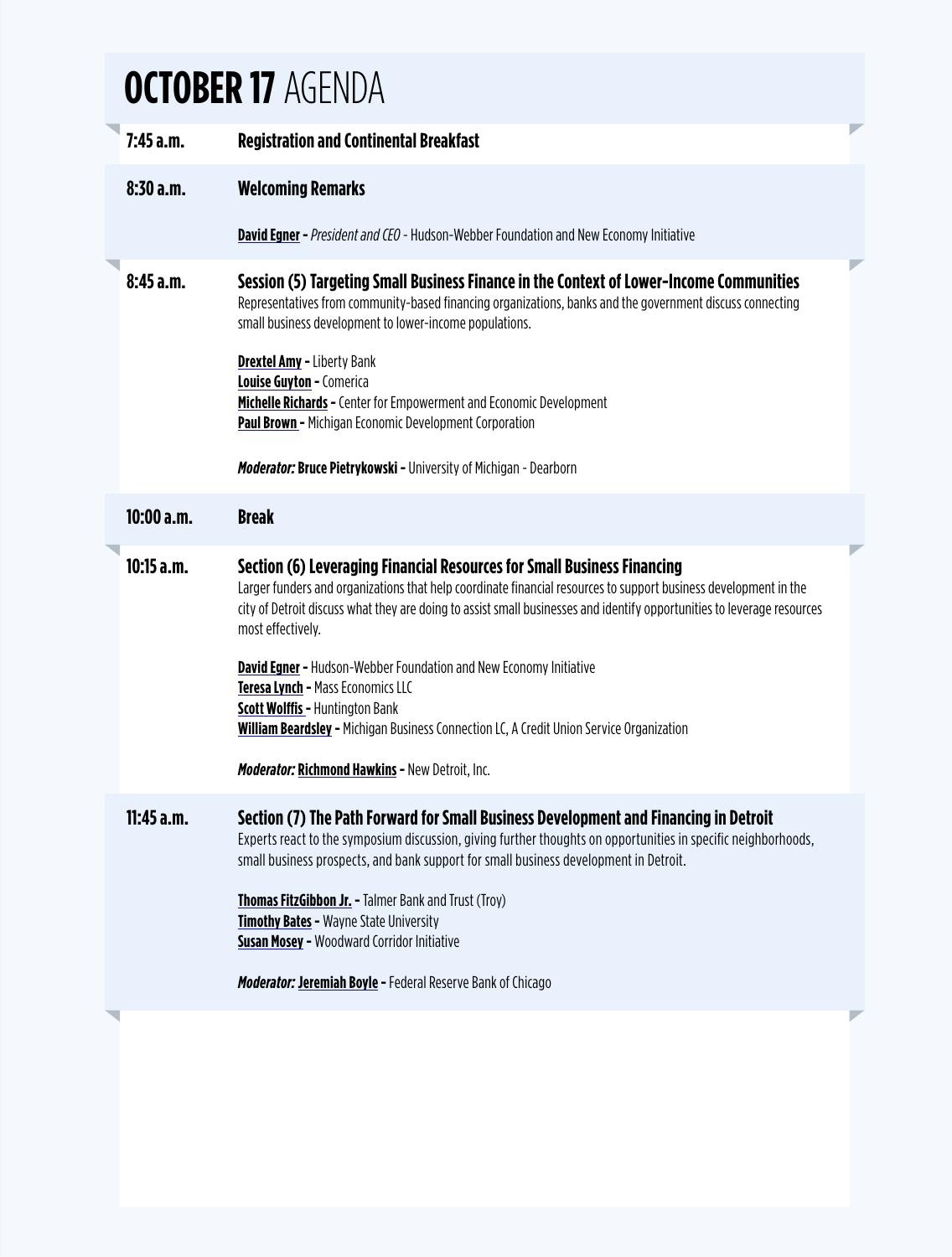# **12:30 p.m. Lunch and Keynote and Q&A**

*Introduction:* **[Alicia Williams](#page-18-0) -** *Vice President -* Federal Reserve Bank of Chicago



# **Michael Barr -**

*University of Michigan Law School and former Assistant Secretary for Financial Institutions at the US Department of Treasury*

# **Biography**

Michael S. Barr is professor of law at the University of Michigan Law School, and a senior fellow at the Center for American Progress and the Brookings Institution. He served from 2009 to 2010 as the U.S. Department of the Treasury's assistant secretary for Financial Institutions. Barr was a key architect of the Dodd-Frank Wall Street Reform and Consumer Protection Act of 2010, and played a central role in the Administration's housing finance policies. At Michigan, Barr teaches financial institutions and international financial regulation, among other courses. Barr conducts large-scale empirical research regarding financial services and writes about a wide range of issues in financial regulation. Recent books include *No Slack* (Brookings Press 2012), *Insufficient Funds* (Russell Sage, 2009, with Blank) and *Building* 

*Inclusive Financial Systems* (Brookings Press, 2007, with Litan and Kumar). Barr is a contributor for CNBC and a frequent media commentator on financial, housing, and economic issues.

Barr previously served as Treasury Secretary Robert E. Rubin's special assistant, as deputy assistant secretary of the Treasury, as special advisor to President William J. Clinton, as special advisor and counselor on the policy planning staff at the State Department, and as a law clerk to U.S. Supreme Court Justice David H. Souter and Judge Pierre N. Leval of the Southern District of New York. He received his JD from Yale Law School, an MPhil in international relations from Magdalen College, Oxford University, as a Rhodes scholar, and his BA, summa cum laude, with honors in history from Yale University.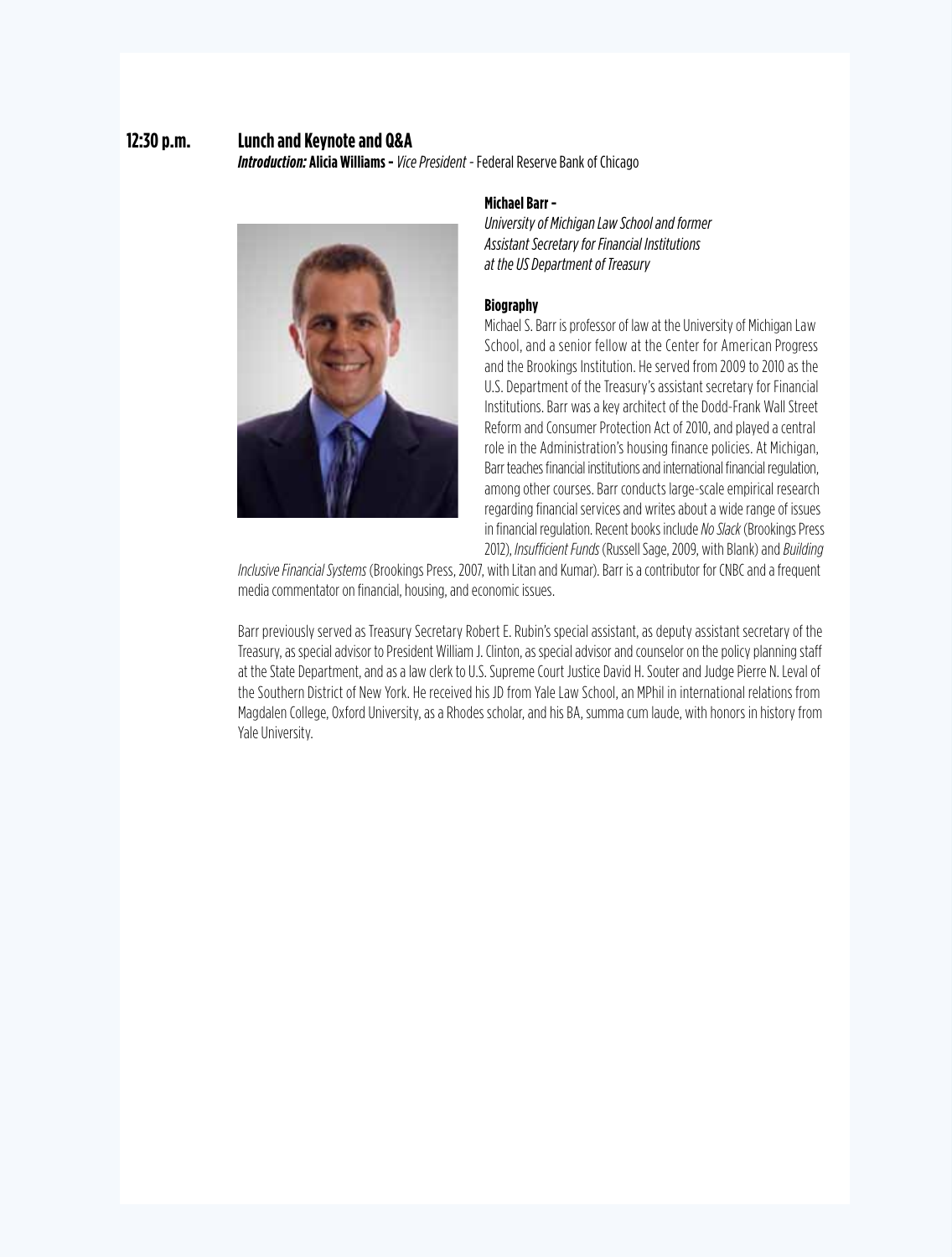# **Speaker Bios and Organization Information**

# <span id="page-6-1"></span>**Drextel Amy**

# *Liberty Bank*

Drextel Amy has served as president of the Michigan Region of Liberty Bank and Trust since 2010, and is also chairman of the bank's Asset Liability Committee. In 1972, Liberty Bank was chartered in New Orleans, Louisiana, with a focus on service, integrity and a sincere interest in community and business development. Nearly four decades later, Liberty Bank has expanded to 18 branch offices in six states. Liberty Bank currently has more than \$550 million in total assets.

Prior to his position at Liberty Bank, Amy was the president of Michigan Banking for ShoreBank, a full-service community bank working primarily in community lending. Prior to joining ShoreBank, he was the executive director of Consumer Banking for the over \$2 billion asset Sterling Bank and Trust in Southfield, Michigan, where he managed consumer and mortgage banking, branches, credit cards, insurance, and California banking operations.

# <span id="page-6-0"></span>**Brian Balasia**

# *Digerati*

Brian Balasia has devoted his career to helping businesses and communities achieve better outcomes through the implementation of process improvement methodology. As founder and president of both Digerati and The MORE Program, he has developed initiatives that foster collaboration among diverse institutions, including national organizations, regional foundations and local communities. Balasia's efforts have produced technologies and resources to help increase Michigan's intellectual capital and give its entrepreneurs, innovators, and business owners the tools they need for success. Balasia was selected as one of "*Crain's Detroit Business* 20 in their 20's" in 2008, and in 2010 he was named a "Marshall Memorial Fellow" as one of the emerging leaders in the United States.

Balasia frequently works with international leaders, often hosting dignitaries on behalf of the U.S. State Department, and has spoken abroad for groups, including the National Science Foundation's Middle East Conference on Women in Science and Engineering. He has held appointments on the University of Michigan Committee for Entrepreneurial Environments and Programs for Students (CEEPS), the Alumni Board of Governors at the University of Michigan, and the United States Department of Labor's WIRED Board for Southeast Michigan. He also serves as a board member for the Detroit Regional Chamber and was recently appointed as a board member of the Michigan Council for Labor and Economic Growth. Balasia received a BSE in aerospace engineering from the University of Michigan.

# <span id="page-6-2"></span>**Timothy M. Bates**

# *Wayne State University*

Timothy Bates is professor emeritus at Wayne State University. Previously, Bates was distinguished professor of economics and labor and urban affairs at Wayne State University. He was chair for the Urban Policy Analysis Graduate Program and professor of urban policy analysis at The New School for Social Research. He was also professor of economics at the University of Vermont.

Bates is an editorial board member for *Small Business Economics* and *Journal of Developmental Entrepreneurship*. Previously, Bates was a member of: Scholars Network, Joint Center for Political and Economic Studies, Washington, DC; the Minority Enterprise Development Advisory Council for the U.S. Secretary of Commerce; the President's Task Force on Small Business; the Research Panel, National Commission on Entrepreneurship; and Capital Access Task Force, U.S. Department of Commerce. Bates received a PhD in economics from the University of Wisconsin, an MS in economics from the University of Wisconsin, and a BS in economic history from the University of Illinois.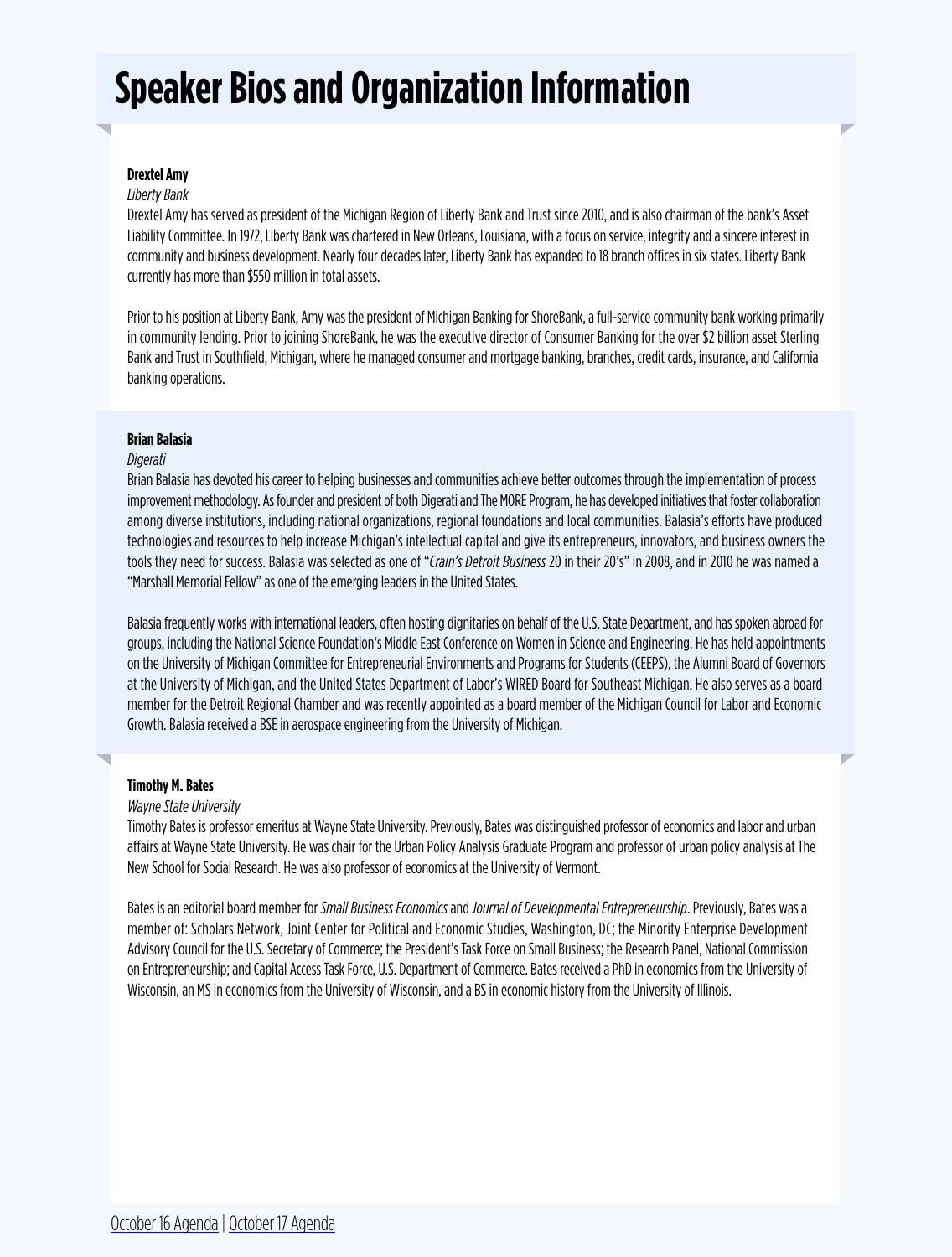# <span id="page-7-1"></span>**William P. Beardsley**

### *Michigan Business Connection, LC, A Credit Union Service Organization*

After nearly a 20 year banking career in Michigan, Bill Beardsley led the launch of Michigan Business Connection (MBC), LC, in March 2004, and serves as its president and chief lending officer. MBC is a collaborative effort by credit unions throughout the state of Michigan to provide small business and commercial real estate financing. The MBC business model enhances sustainable lending capacity by allowing lenders to share the risks and costs of commercial loan program management, while collaboratively providing capital critical to Michigan's small business reinvestment and recovery potential. Since inception, MBC has helped the credit unions originate and manage more than \$250 million in financing for Michigan business owners and real estate investors.

Beardsley has been in commercial banking since 1985, most recently serving as community president of the Citizens Bank Ann Arbor market with previous leadership positions at regional banks with business lending and credit administration management responsibilities. Beardsley currently serves as citizen planner with the city of Saline Planning Commission, a member of the Washtenaw County Building Authority, and has served as the local chairman of the American Red Cross, chairman of the Washtenaw Economic Club, president of the New Enterprise Forum (a venture capital organization), director of the Ann Arbor Chamber of Commerce and several economic development organizations, and as a volunteer coach for several sports in the Saline school system.

# <span id="page-7-0"></span>**Michael V. Berry**

### *Federal Reserve Bank of Chicago*

Michael Berry is the director of policy studies in the Federal Reserve Bank of Chicago's Community Development and Policy Studies division, and the managing editor of the Chicago Fed publication, *Profitwise News and Views*. Prior to joining the Chicago Fed, Berry headed the market research group at RESCORP, a real estate development and consulting organization. Berry's research interests include policy interventions to address the foreclosure crisis and the business models, roles, and impacts of community development financial institutions. Berry holds a BA degree in political science from Susquehanna University, and an MBA degree from DePaul University.

# <span id="page-7-2"></span>**Jeremiah P. Boyle**

# *Federal Reserve Bank of Chicago*

Jeremiah Boyle is managing director of economic development for the Federal Reserve Bank of Chicago's Community Development and Policy Studies Division. Boyle has served as an advisor to the Milwaukee Urban Entrepreneur Partnership, as a member of the Leadership Council for Chicago United, and is a contributing editor of the Federal Reserve Bank of Chicago's *Profitwise News and Views* publication. Before joining the Fed, Boyle served in Chicago Mayor Richard M. Daley's administration as an assistant commissioner of Planning and Development. Prior to his work in the Daley administration, he served as economic development coordinator for the Village of Arlington Heights, Illinois, and held several positions with the North River Commission, a nonprofit housing and economic development group in Chicago.

Boyle holds a bachelor of arts degree in political science and a master's degree in urban and regional planning from the University of Illinois at Urbana-Champaign, and a master of business administration degree from North Park University in Chicago.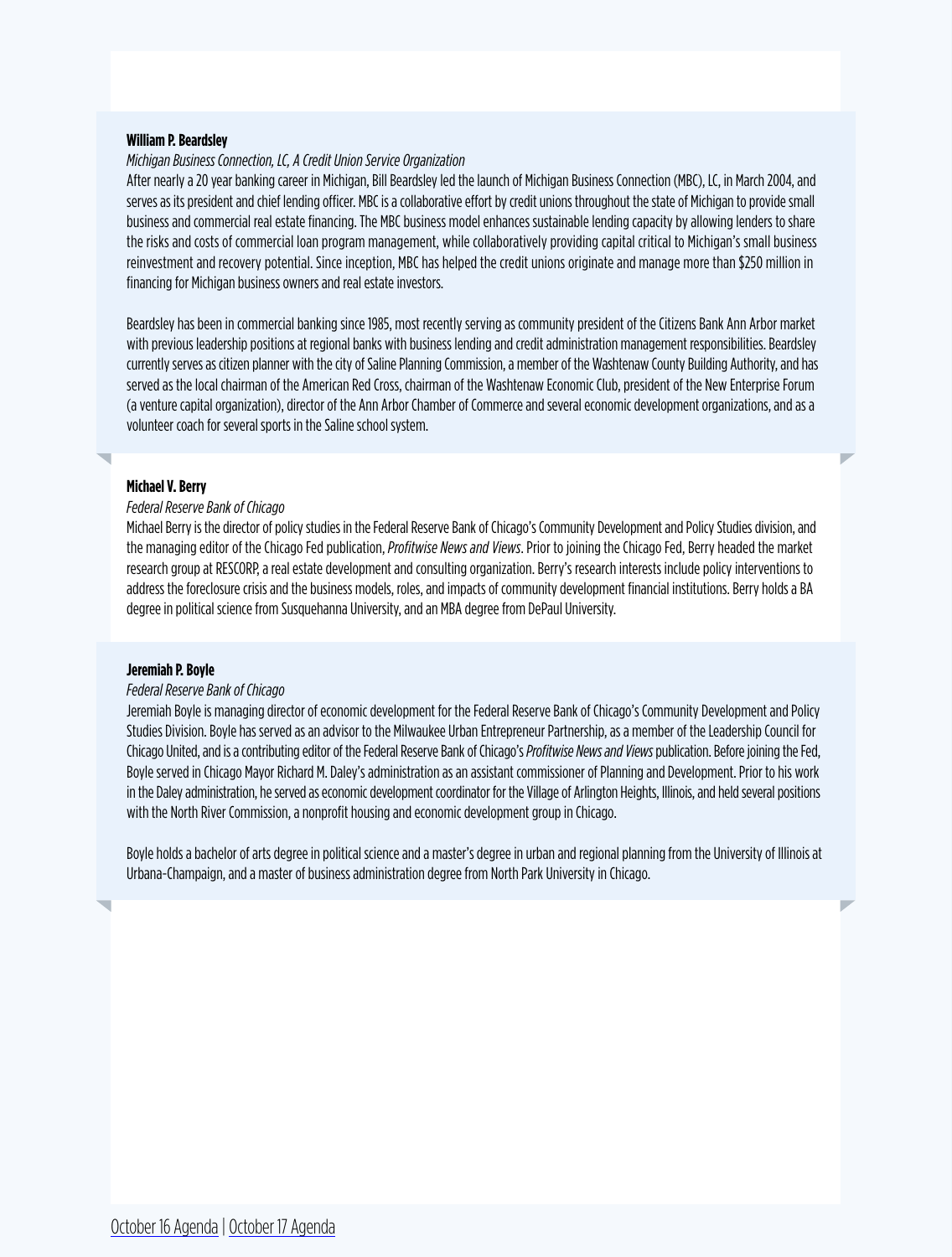# <span id="page-8-1"></span>**Paul Brown**

# *Michigan Economic Development Corporation*

Paul Brown, JD, MBA, is the vice president of the Capital Markets group of the Michigan Economic Development Corporation. Brown's group focuses on increasing the availability of capital to businesses in Michigan. He manages the bulk of the state's \$2 billion 21<sup>st</sup> Century Jobs Fund, which consists of venture capital, private equity, and mezzanine fund investments. Brown also developed and manages programs to enhance and streamline bank loans to businesses and many of the state's tax incentive programs targeted at investors. He is considered a national expert in public-private finance, and has testified before Congress and several State House and Senate committees. MEDC is a public-private partnership serving as the state's marketing arm and lead agency for [business,](http://www.michiganadvantage.org/Why-Michigan/) [talent and jobs](http://www.michiganadvantage.org/Talent-and-Jobs/), [tourism](http://www.michigan.org/), [film and digital incentives,](http://www.michiganfilmoffice.org/) [arts and cultural grants](http://www.michiganadvantage.org/Arts/Grant-Programs/), and overall economic growth. MEDC offers a number of [business assistance services](http://www.michiganadvantage.org/Grow-Your-Business/) and [capital programs](http://www.michiganadvantage.org/Access-to-Capital/) for business attraction and acceleration, [economic gardening](http://www.michiganadvantage.org/Business-Connect/), [entrepreneurship,](http://www.michiganadvantage.org/Entrepreneurs-and-Innovators/) [strategic partnerships](http://www.michiganadvantage.org/Michigan-Economic-Development-Partners/), [talent enhancement,](http://www.hiremi.org/jobs) and urban and [community development.](http://www.michiganadvantage.org/Community-Development-and-Assistance/) MEDC, founded in 1999, also developed and manages the state's popular Pure Michigan brand.

Before joining MEDC, Brown was an attorney in the Manhattan office of the law firm Skadden, Arps, Slate, Meagher & Flom LLP. Brown began his legal career as a law clerk to Judge John O'Meara in Federal District Court of the Eastern District of Michigan. He is the founder of two technology companies, Front Door Insights, and Front Door Direct. Brown sits on the board of the Wolverine Mutual Insurance Coompany, and the New Enterprise Forum. He is the vice chair of Michigan Historical Foundation, and past board member and treasurer of the Michigan League of Conservation Voters. Brown was the 2010 Democratic nominee for University of Michigan Board of Regents and named by *Crain's Business Detroit* to their "40 Under 40."

# <span id="page-8-0"></span>**David O. Egner**

# *Hudson-Webber Foundation and New Economy Initiative*

David Egner has led the Hudson-Webber Foundation as its president and CEO since 1997. Established in 1943 with major contributions from Mr. and Mrs. Richard H. Webber, other members of the Webber family, and The J. L. Hudson Company, the foundation has assets of \$146 million and concentrates its efforts and resources on its mission of improving the quality of life in metropolitan Detroit. Recently, Egner led an effort that enhanced the focus of the Hudson-Webber Foundation's work and giving to include 15x15, a shared vision to attract 15,000 young, talented households to Greater Downtown Detroit by 2015, and a focused extension of the foundation's historical giving to the Woodward Corridor. In addition to his work with the foundation, Egner also serves as executive director of the New Economy Initiative (NEI), a \$100 million philanthropic partnership dedicated to accelerate the transition of Southeast Michigan to a more innovation-based economy. Under Egner's leadership the New Economy Initiative has targeted grantmaking to promoting a successful entrepreneurial ecosystem, capitalizing on existing regional assets and resources, and building and employing a more skilled and educated workforce.

Egner serves on the boards of the Downtown Detroit Partnership, the Council of Michigan Foundations, Inc., among many others, and is chairman of the Michigan Future Board of Directors and Leadership Council. Egner is a graduate of Leadership Detroit Class XIX and chaired the Leadership Detroit Trustees from 2009 to 2010. In 2006, Egner was appointed by Governor Granholm as a member of the Michigan Council for Arts and Cultural Affairs, and in 2009 he was named one of *Crain's* Newsmakers of the Year for his work with both the Hudson-Webber Foundation and NEI. Egner has an MBA from Western Michigan University and a bachelor's degree from Westminster College in Fulton, Missouri.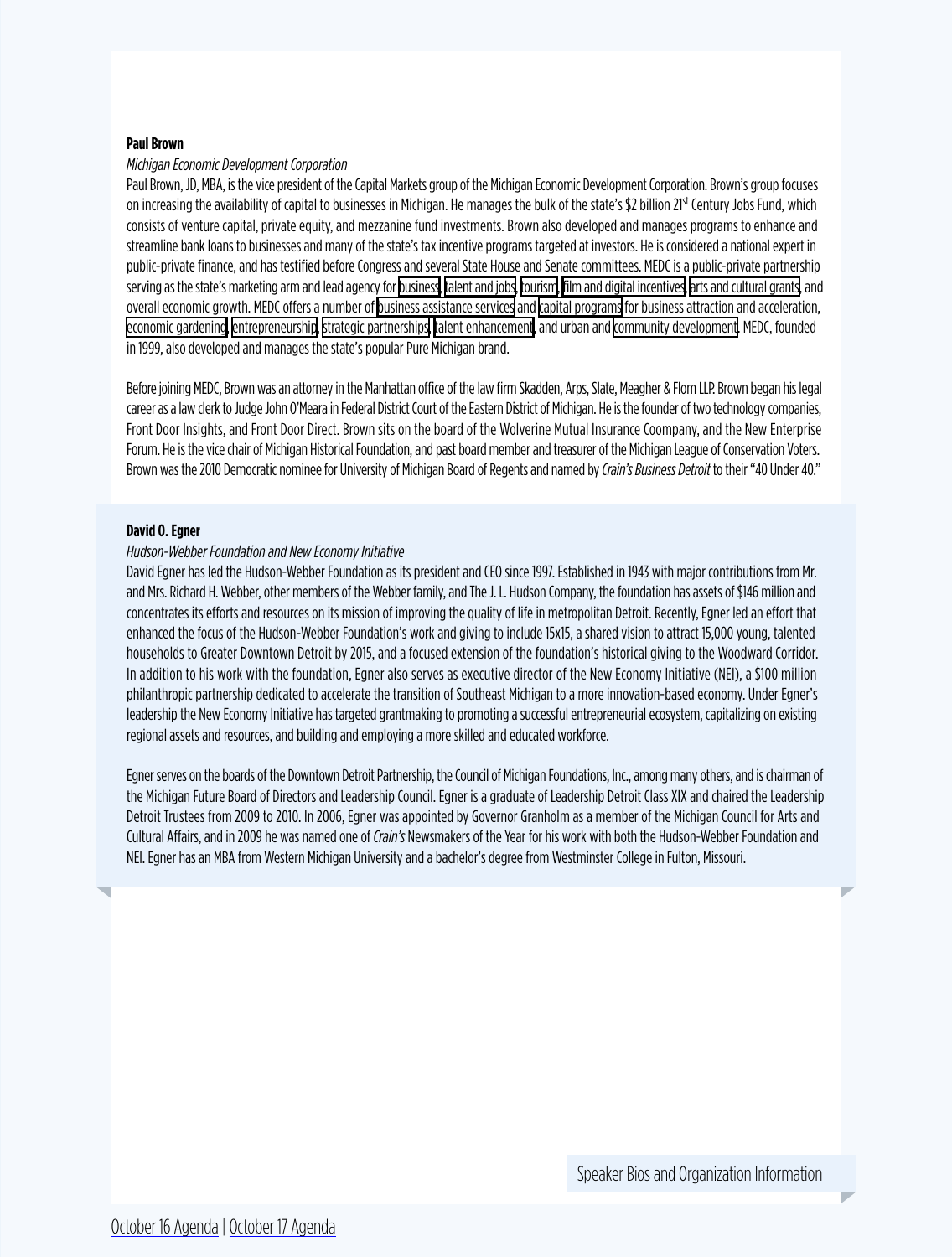# <span id="page-9-1"></span>**Thomas P. FitzGibbon Jr.**

# *Talmer Bank and Trust (Troy)*

Thomas FitzGibbon Jr. is the managing director for Talmer Bank and Trust (formerly First Michigan Bank), a \$2.3 billion privately held community bank with 47 offices in Southern Wisconsin and Eastern Michigan. His role, in addition to ensuring the operational integrity of Loan Servicing and Deposit Operations, is the successful acquisition and integration of failed banks into a well-capitalized holding company and the active management of the CRA Plan for the bank. He retired in 2010 after 15 years as the executive vice president and member of the board of directors for this OCC-regulated, publically-traded \$10 billion Chicago-based MB Financial Bank. He served as the chief retail banking officer (1999-2008), responsible for the oversight of 70 branches and all other retail delivery platforms. He served as a member of the bank's board of directors and a member of the Management Committee for the bank. He served as the president of MB Financial Community Development Corporation, president of the MB Financial Bank Charitable Foundation, and treasurer of both the federal and state Political Action Committees of the holding company.

FitzGibbon is the former president of Neighborhood Housing Services of Chicago (2004-2008), and had served as a board member since 1995. He is also president of The Rogers Park Business Alliance (1992-present), and director of the Woodstock Institute since 2002. He served as the chairman of ACCION-Chicago from 2003 to 2006, and currently serves on the board of directors. He served a three-year term as a member of the Board of Governors of the Federal Reserve Bank Consumer Advisory Council, and sat on the committee reviewing the Community Reinvestment Act. He serves on the loan committee for the NeighborWorks® Capital Corporation, and on the board of directors of The House of the Good Shepherd shelter for women and the Blowitz-Ridgeway Foundation. He served as the chairman of the Home Ownership Preservation Initiative for the city of Chicago (2002-2006), and currently serves on the board of directors for that organization. He is adjunct professor of real estate finance at the Kellstadt Graduate School of Business at DePaul University, School of Commerce, and has taught at the school since 1995. He is the chairman of the Advisory Board for the Business School of Kendall College in Chicago.

# <span id="page-9-0"></span>**Lydia Gutierrez**

# *Hacienda Mexican Foods*

Lydia Gutierrez is the president of Hacienda Mexican Foods, located in Southwest Detroit. With over 20 years of manufacturing experience, Gutierrez understands the ups and downs of running a small business. She oversees all aspects of the business from production, purchasing, marketing to facilities management and equipment purchasing. Gutierrez currently serves as the vice chair of the Society of Hispanic Business Owners and Professionals, and the past chair of the Southwest Detroit Business Association. She has also served as a board member of the Southwest Detroit Business Improvement District; Henry Ford Hospital Systems; Detroit Economic Growth Corporation; Tortilla Industry Association; Food Policy Council State of Michigan; and a co-chair to the Detroit Works Project.

She began her career with her late husband Richard who taught her the passion of making great tortilla products. Richard handled the manufacturing, and Lydia the day-to-day administration of the business. Today, Hacienda operates from three facilities and employs more than 80 people—most residents of Southwest Detroit. Some of the many community recognition awards include: Dreams Within Our Reach and Junipero Serra awards by the Society of Hispanic Professional Engineers for her pioneering spirit and dedication to her community; the Bagley Avenue Award for Latino Heritage from the Southwest Detroit Business Association; the Executive Director's Award; the Small Business of the Year Award from Univision; the Hispanic Entrepreneur of the Year Award from the Michigan commission on Spanish-Speaking Affairs; the Entrepreneur Spirit Award, by Wayne State University; the 2011 Gene L. Brazell Community Role Model Award by Henry Ford Community College; Women of Achievement Award by Vista Maria; and the Heroes of the Neighborhood Award by Urban Neighborhood Initiative.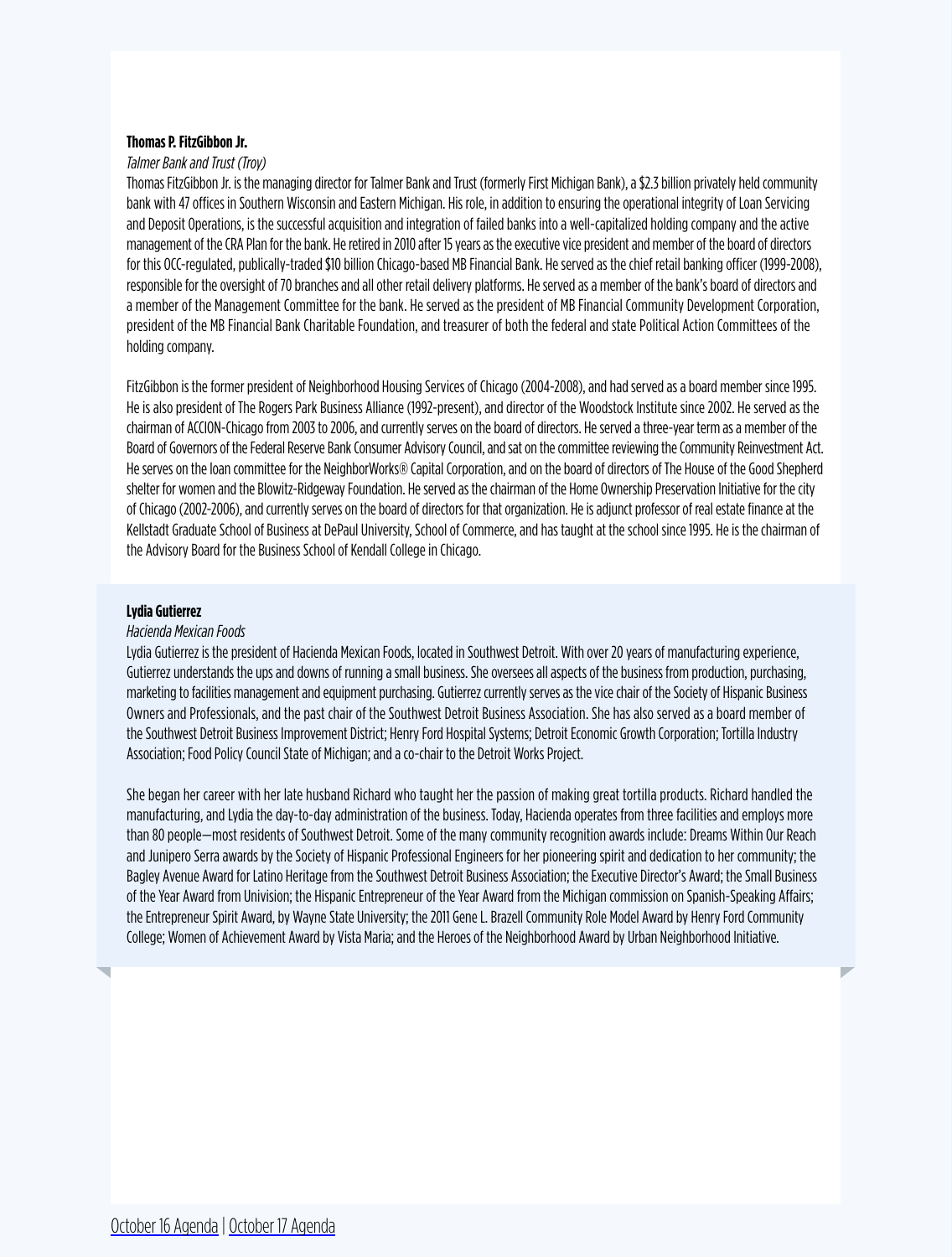# <span id="page-10-1"></span>**Louise G. Guyton**

# *Comerica*

Louise Guyton has an extensive background in consumer banking, joining Comerica Incorporated in 1968. During her 44-year tenure with the bank, she has held many positions. She is currently vice president in the Public Affairs Department, where her responsibilities include active community involvement in the city of Detroit. Guyton is also a member of the team that manages the bank's Community Reinvestment Act program, and assists in the regulatory examination process that led to the bank being recognized as "outstanding" for six consecutive times in as many examinations. Ms. Guyton serves on the board of directors and advisory boards of many organizations. She also serves on the Board of Visitors in the School of Social Work at Wayne State University.

Guyton has received many awards for her volunteer efforts. Some honors include: Spirit of Detroit Awards, the Minority Achievers Award, and City and State Resolutions. In 2001, Guyton was featured in the Detroit News as one of six vice presidents at Comerica who is helping to shape Detroit. In addition, she was featured in the 2006 Inaugural Edition of Who's Who in Black Detroit. In 2010, she was awarded a "Women of Excellence" award by the Michigan Chronicle. In 2011, she received a Volunteer of the Year Award for work with the Detroit Micro Loan Fund from the Center for Empowerment and Development. Guyton holds a degree in business administration from the University of Detroit Mercy.

# <span id="page-10-2"></span>**Richmond J. Hawkins**

# *New Detroit, Inc.*

As director of Economic Equity for New Detroit Inc, Richmond Hawkins is responsible for developing initiatives and supporting actions intended to increase the number and success of businesses owned by people of color and developing initiatives that create opportunities for low- and moderate-income minority families and individuals to improve their economic standing and prepare to compete for emerging employment opportunities. He also manages the administrative functions of the organization including the finance and facilities departments. Prior to joining New Detroit, Hawkins spent 42 years in the banking industry in various management positions in retail banking, operations, and cash management. For the last 26 years of his banking career, Hawkins served in a number of positions, such as senior small business and private banking lender, sales team leader, group manager, and sales manager working for a large regional bank, as well as community banks. Hawkins received the Leadership Excellence Award in 2005 from Comerica's African American Network.

Hawkins currently serves on the board of Michigan's Children, a child advocacy organization. He has taught management courses at Wayne County Community College District and served as its dean of Workforce Development. He is a graduate of Western Michigan University and Canon Financial Institute's Trust School.

# <span id="page-10-0"></span>**John Jagels**

# *Talmer Bank and Trust*

John Jagels is the managing director/group manager of Commercial Banking at Talmer Bank and Trust. Previously, he served as vice president at TCF Bank in middle market lending for 13 years. Jagels has over 30 years of banking experience. He previously worked at Michigan National Bank for 18 years in the national and middle market lending groups. His undergraduate degree is from the University of Michigan, and he received his MBA from the University of Detroit.

w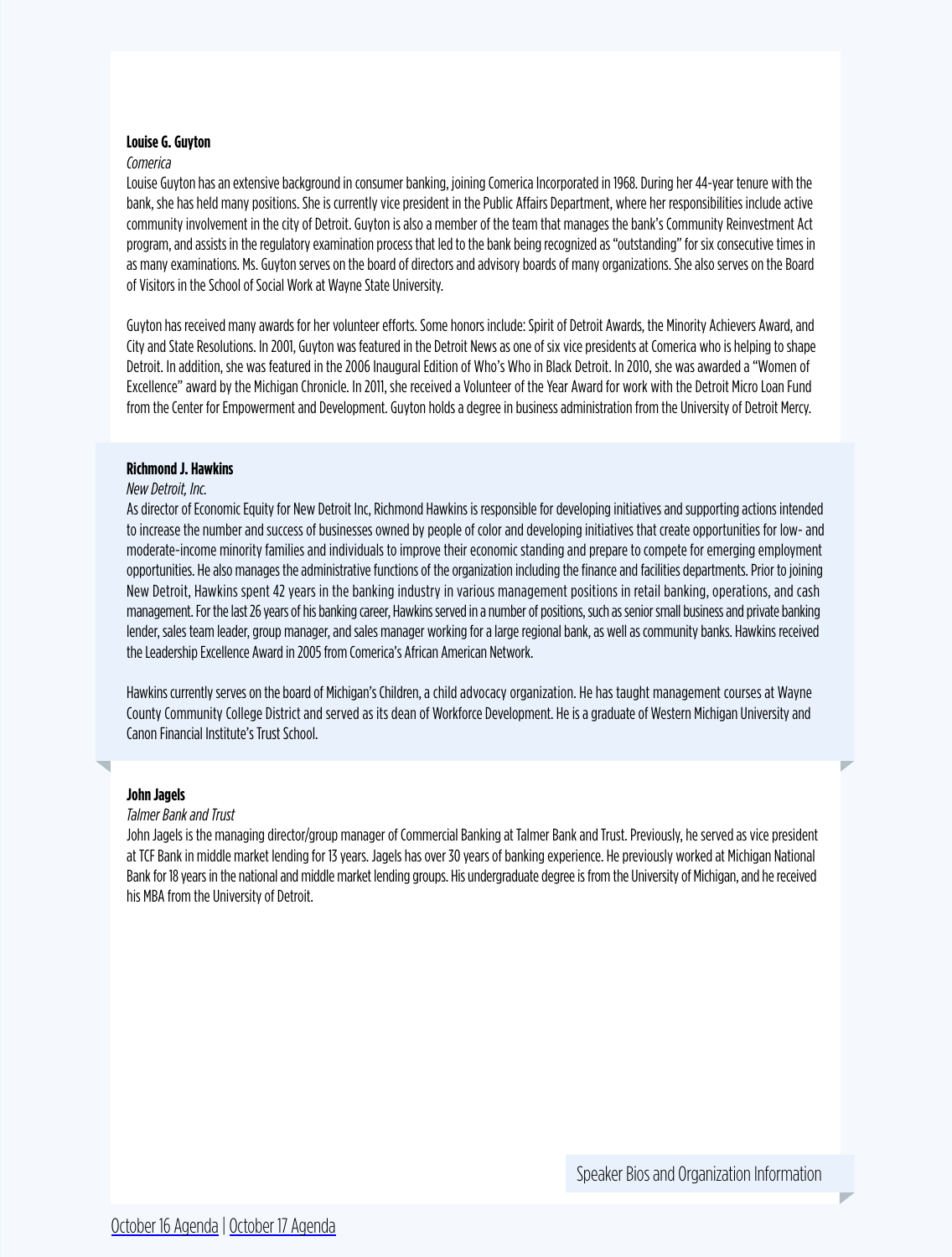# <span id="page-11-0"></span>**Richard King**

# *Small Business Technology and Development Center*

Richard King is the regional director of the Michigan Small Business and Technology Development Center (MI-SBTDC) serving Wayne, Oakland, and Macomb counties, and a director of the Eastern Michigan University Center for Entrepreneurship (EMU CFE). In those roles, he leads a team of professionals who provide business development consulting to small businesses and support co-curricular and community outreach efforts of the entrepreneurship program at EMU. King's professional career includes successful stints over 15 years in corporate marketing with such firms as Leo Burnett Advertising, Burger King Corp. in the U.S. and Canada, and Domino's Pizza Inc. He also operated his own marketing consulting company serving small and mid-sized companies for five years in Southeast Michigan. In 1998, King joined the MI-SBTDC in Ann Arbor and moved to his current position at EMU in 2001.

King's activities have included the creation and management of the statewide Fiscal Fitness Workshop program, oversight of the SBTDC expansion of the Edward Lowe Foundation's Michigan PeerSpectives Roundtable System for second-stage businesses, service as chairman of the board of directors of the Ann Arbor-Ypsilanti SmartZone Local Development Finance Authority, which funds technology business acceleration activities in those cities and service as the staff representative to the MI-SBTDC State Advisory Board. King received the Michigan SBTDC Team Award in 2009 for his work in leading the implementation of the Fiscal Fitness Program. He was also selected by his peers for the 2001 Michigan State Star Award presented by the National Association of SBTDCs. King received a BA degree in economics from Lawrence University in Appleton, Wisconsin, and an MBA from the Tuck School of Business at Dartmouth.

ь

# **Dennis R. Koons**

# *Michigan Bankers Association*

Dennis R. Koons has served as president and CEO of the Michigan Bankers Association (MBA) since January 2002. The MBA represents the interests of and provides services to the banks of Michigan. Since 1887, financial institutions throughout Michigan have looked to the MBA as their primary resource for information, education, government representation, and supporting products and services. The MBA is dedicated to advancing a positive business environment for the entire banking industry and to fostering safe, profitable, and successful banks, which promote strong communities and economic activity in Michigan. Membership includes community banks, regional banks, holding companies, savings banks, trust banks and organizations that serve the banking industry.

Koons' career includes: political campaign management; a staff position in the Michigan Senate; director of Governmental Affairs for the Michigan Association of Realtors; vice president for the Greater Detroit Chamber of Commerce leading both its governmental affairs and economic development areas; and vice president, Government Relations, for NBD Bank. From 1995 through 2001, Koons served as the chief executive officer of the 26,000-member Michigan Association of Realtors. Koons also serves or served civic and professional organizations as an officer or director, including: the Michigan State Chamber, Habitat for Humanity of Michigan, People and Land, Michigan Society for Association Executives, Graduate School of Banking in Madison, Robert M. Perry Schools of Banking, Michigan Employers Unemployment Compensation Council, Greater Detroit Capital Corporation, and the Michigan Council for Economic Education. Koons is a graduate of Michigan State University and the Thomas M. Cooley Law School.

# <span id="page-11-1"></span>**Howard Lax**

### *Lipson Neilson Attorneys at Law*

Howard Lax is a partner in the firm of Lipson, Neilson, Cole, Seltzer & Garin, PC. His practice concentrates on representing financial institutions in consumer compliance and regulatory affairs, and real property law. With primary practice groups including professional liability, business, tax, and litigation, Lipson Neilson offers services for clients including accountants, financial planners, investment bankers, and property developers.

Lax has written numerous articles on residential mortgage lending issues for October Research's *RESPA News*, DocMagic's *Compliance Wizard*, the *Michigan Bar Journal*, the *Michigan Real Property Review*, the American Bar Association's *RPTE eReport*, *ABA Bank Compliance Magazine*, and *Michigan Banker Magazine*. Lax participates in numerous seminars for the American Bankers Association, AllRegs, MMLA, the Michigan Bar, CMPS Institute, and various title insurance and real estate trade groups. Lax is rated AV by Martindale-Hubbell, and he was recognized as a "Michigan Super Lawyer" and "Top Lawyer."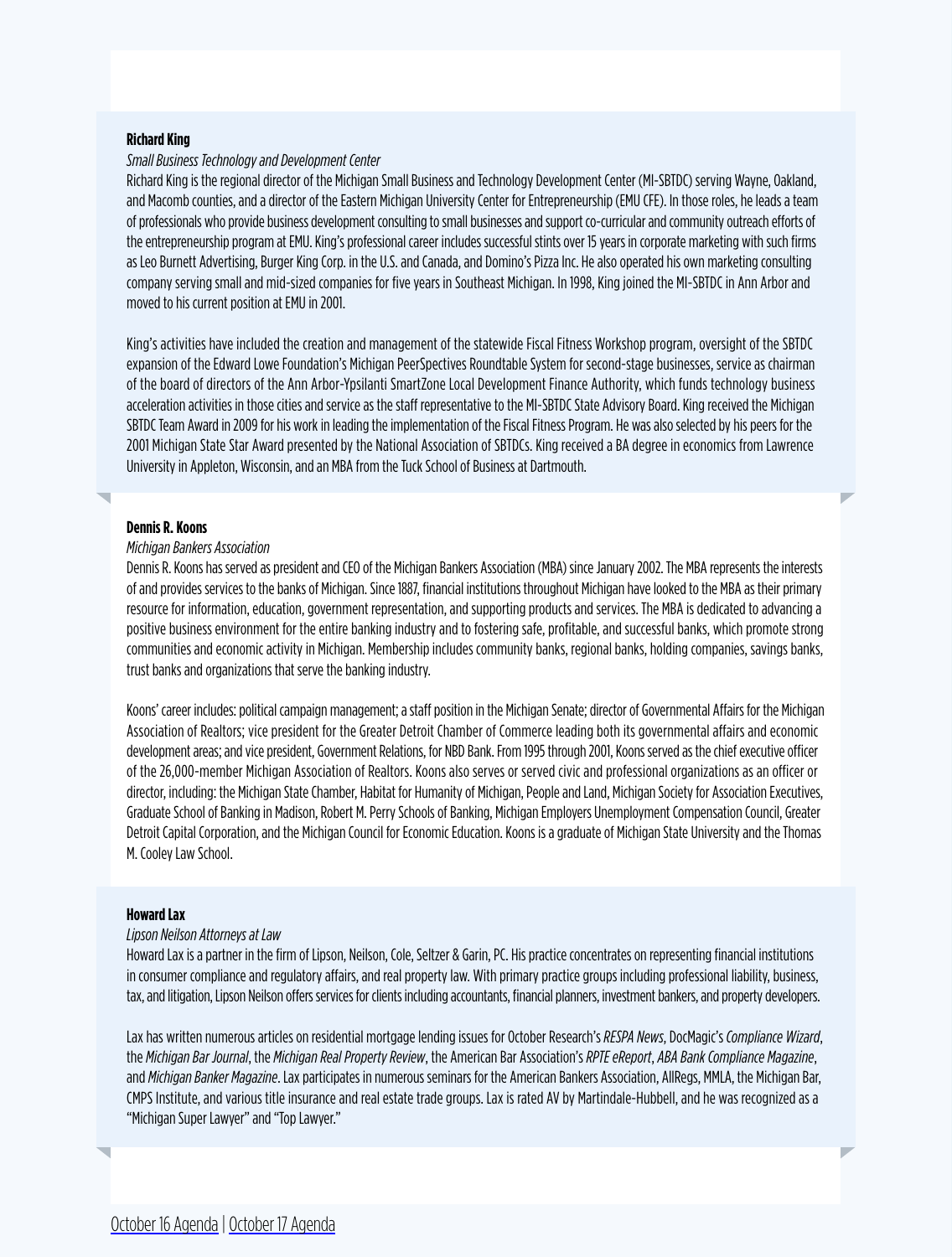# <span id="page-12-1"></span>**Keith Leggett**

# *American Bankers Association*

Keith Leggett is a senior economist at the American Bankers Association (ABA). The American Bankers Association represents banks of all sizesand charters. Prior to joining the ABA, Leggett was an associate professor of economics at Davis & Elkins College. Leggett's responsibilities include analyzing the structure and performance of the financial services industry and monitoring conditions in the macroeconomy and credit markets. Leggett received his PhD from Georgia State University in economics and undergraduate degree from Mars Hill College.

# <span id="page-12-0"></span>**Wendy Lewis Jackson**

# *The Kresge Foundation*

As senior program officer for the Community Development and Detroit programs, Wendy Lewis Jackson advances The Kresge Foundation's efforts to revitalize Detroit and strengthen the social and economic fabric of other large U.S. cities. Through grantmaking, the foundation supports organizations that work to provide economic opportunity for low-income people and address the needs of vulnerable children and families. Prior to joining Kresge in 2008, Lewis Jackson was a program director for Children and Family Initiatives and executive director for Education Initiatives at the Grand Rapids Community Foundation in Grand Rapids, Michigan. She taught at Grand Valley State University in Allendale, Michigan, and has co-authored and assisted in the publication of several reports and publications that address community needs and problem solving.

Lewis Jackson is an American Marshall Memorial Fellow of the German Marshall Fund of the United States; the Association of Black Foundation Executives named her an Emerging Leader in 2008. She earned a bachelor's degree in political science and communications from the University of Michigan. She also holds a master's degree in social work from U-M, with a concentration in community organization and social policy and planning.

# <span id="page-12-2"></span>**Teresa Lynch**

# *Mass Economics LLC*

Teresa Lynch is a principal at Mass Economics and former senior vice president and director of research at the Initiative for a Competitive Inner City (ICIC) in Boston. Mass Economics is a consulting firm in Cambridge, Massachusetts, that focuses on equitable and inclusive economic development and job creation in urban areas. Mass Economics focuses on data, analytics, and strategy development for the philanthropic and government sectors, and provides back office research functions on urban economies to the nonprofit and private sectors. Lynch's recent work has included projects on: strengthening local clusters in cities; linking low-income areas to regional economic development strategies; improving capital access to businesses in low-income and under-represented communities; and formulating private sector and federal policy that treats low-income urban areas equitably.

Lynch is currently leading the economic strategy development for Mayor Bing's Detroit Works Project and was a member of the AIA Sustainable Design Assessment team that produced *Leaner, Greener Detroit*. Prior to joining ICIC, Lynch was a member of the MIT research team that produced *Global Taiwan* and *How We Compete: What Companies Around the World Are Doing to Make it in Today's Global Economy*. Lynch holds undergraduate degrees in economics and public policy from UNC-Chapel Hill, and a master's degree in regional science from the University of Pennsylvania. She is a member of the governing board of Mass Technology Collaborative's John Adams Innovation Institute and sits on the Boston Federal Reserve's Community Development Research Advisory Council.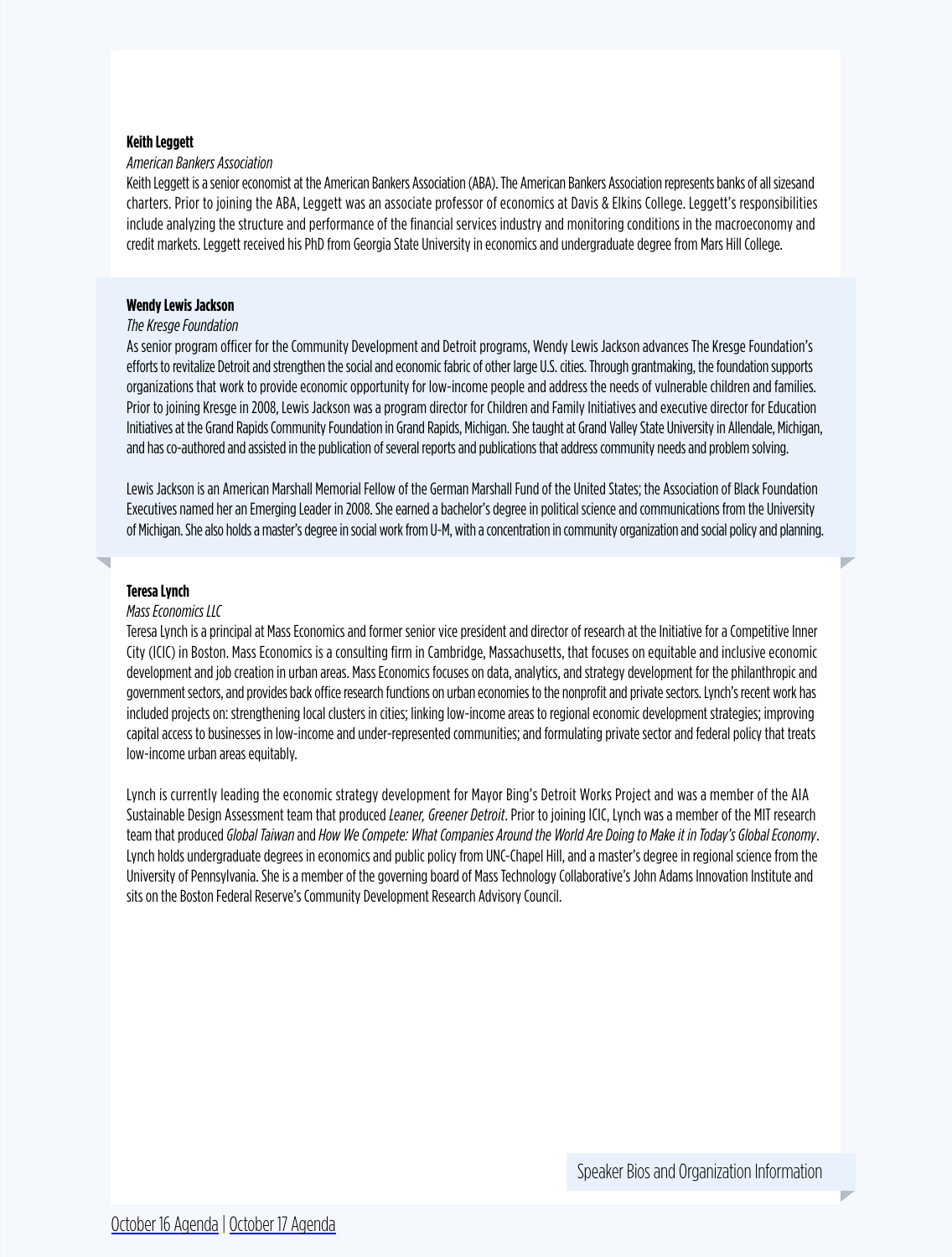# <span id="page-13-1"></span>**Cathy McClelland**

# *McClelland & Associates*

Cathy McClelland is the president and CEO of McClelland & Associates, which provides entrepreneurship training and business development services. McClelland & Associates is a team of business development professionals with over 20 years of experience in helping entrepreneurs start and expand their companies. This accomplished team can help business owners address the need to develop a logical strategy and plan for entrepreneurial success. McClelland was the founder, president and chief executive officer of the Detroit Entrepreneurship Institute (DEI), which provided comprehensive entrepreneurship services to small businesses from 1990 until 2009. For nearly 20 years, the organization provided entrepreneurship training, technical assistance, and financial literacy education to individuals with limited resources.

With McClelland at the helm, DEI received local and national recognition, numerous awards, as well as newspaper and television coverage, including a Presidential Award for Excellence in Developing Entrepreneurial Skills. McClelland has been the proud recipient of several other awards, including being inducted into the Michigan Women's Hall of Fame. McClelland currently serves on the Federal Reserve Bank of Chicago's Advisory Council. She also serves on the boards of two

nonprofit lending organizations, which includes acting as chair of the Detroit Development Fund, and serving on the board of the Detroit Microenterprise Fund. McClelland has served on the Association for Enterprise Opportunity's national board, and is considered an expert in the field of micro-enterprise development.

# <span id="page-13-0"></span>**Gerald L. Moore**

# *SBA Michigan*

Gerald Moore is the Michigan district director of the U.S. Small Business Administration. As district director, he is responsible for the delivery of all SBA programs and services in the state, including the SBA guaranty loan program, which is delivered through more than 120 lenders; the government contracting and minority enterprise development programs; and oversight of the Michigan Small Business and Technology Development Center, SCORE, Women's Business Centers, and a Veterans Business Outreach Center. The Michigan District Office, which covers all 83 counties in the state, is located in Detroit (with a Grand Rapids satellite office) and has a staff of 15 employees. Prior to his appointment, Moore served in the United States Air Force, where he completed three 24-month tours of duty. He spent the next two years with the U.S. Customs Service serving as an Import Specialist. After leaving the federal government in 1995, Moore began a career in the IT industry, where he served as a senior program manager responsible for implementing global programs and projects for Hewlett Packard and EDS.

In 2004, Moore launched his own company, SportZ AllStarZ, LLC, that provides children with a world-class sporting experience focusing on quality coaching, instruction, and creativity in sports programming. He is a trustee on the Rochester Community Schools Board of Education where he serves as board secretary, and, along with the board, is responsible for aligning district contracts, adopting a \$160 million budget, policies, and the overall strategic direction of the district. Moore has a master's degree in business administration from Wayne State University and a bachelor's degree in management from Golden Gate University, in San Francisco. He is also a certified Lean Six Sigma Black Belt, PMP® Project Management Professional, and ITIL® Practitioner.

# <span id="page-13-2"></span>**Susan T. Mosey**

# *Woodward Corridor Initiative*

Susan Mosey has been the president of the University Cultural Center Association (UCCA) in Detroit for 24 years. This nonprofit organization, newly reconstituted as Midtown Detroit, Inc., is responsible for community development, marketing, public space maintenance, security services, real estate, and small business development and arts programming within Detroit's University Cultural Center and New Center districts – an area now known as Midtown. Projects that have been undertaken by the organization under her direction include public improvements, such as new streetscapes and park development, greenway planning and construction, and residential and commercial real estate development and management. The organization also produces a number of signature arts events for the district, including Art X Detroit and Noel Night.

Mosey is very active in the community and known for her tenacity and emphasis on implementation; she has built strong partnerships with many organizations, philanthropy, businesses, and individuals due to her focus on strategic, often challenging, initiatives. She is also a demonstrated community builder, not only advancing the organizations vision but also the vision of others interested in investing capital – whether human or financial – in the neighborhood. Prior to joining the University Cultural Center Association in 1987, Mosey was the executive director of the Ypsilanti Downtown Development Authority and a Commercial Development Manager/Community Organizer for the Michigan Avenue Community Organization in Detroit. Mosey is a graduate of Wayne State University with a degree in urban planning.

Б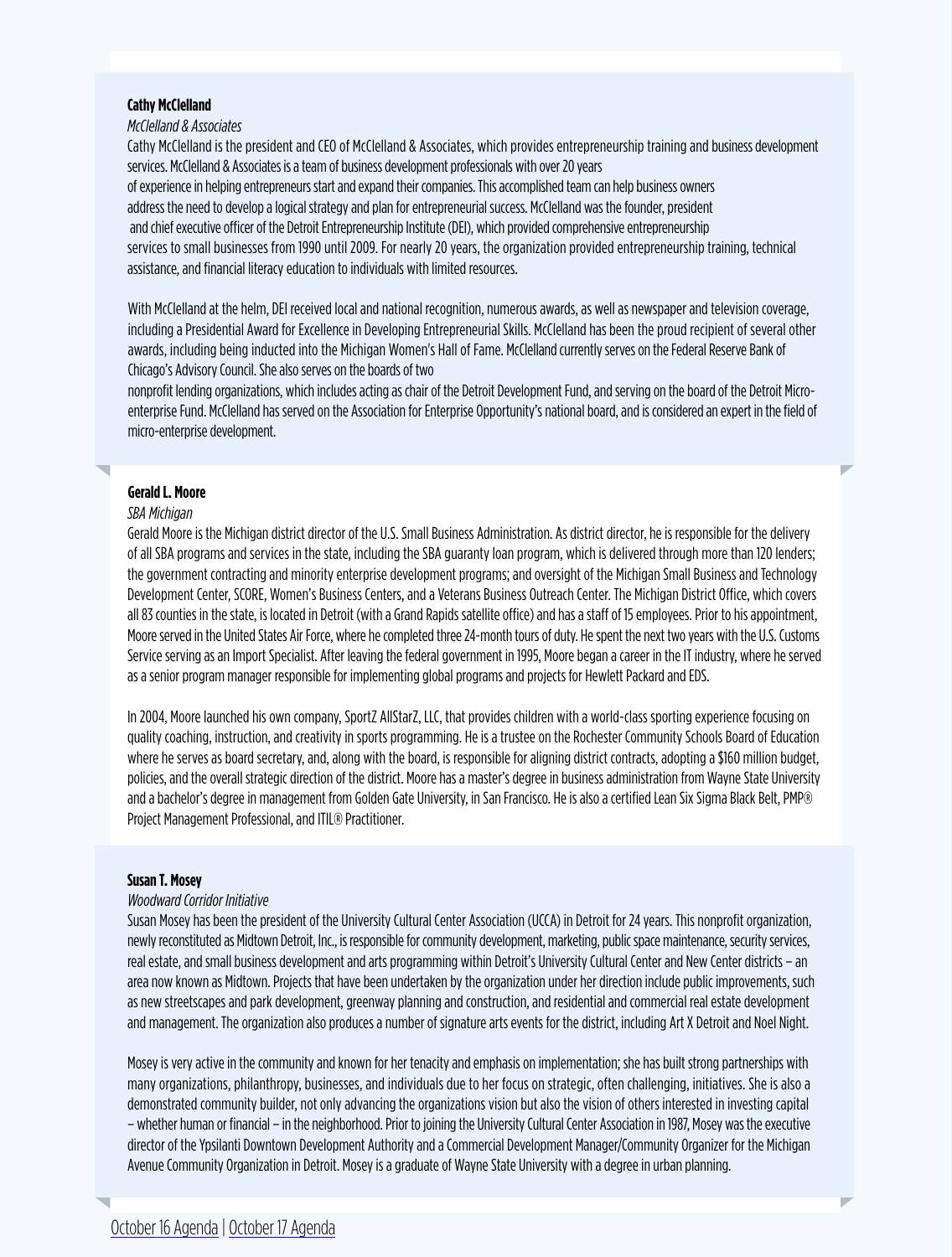# <span id="page-14-0"></span>**Robin Newberger**

# *Federal Reserve Bank of Chicago*

Robin Newberger works in the Community Development and Policy Studies Division of the Research Department at the Federal Reserve Bank of Chicago as a senior business economist. Newberger's areas of interest include banking, financial services for low- and moderate-income consumers, and the growth and sustainability of community development finance institutions. Prior to working at the Federal Reserve Bank of Chicago, Newberger wrote for the Economist Intelligence Unit in Quito, Ecuador. Newberger graduated from Columbia University, and the John F. Kennedy School of Government at Harvard University. Ms. Newberger is a holder of the Chartered Financial Analyst designation.

# **Chinwe Onyeagoro**

### *O-H Community Partners*

Chinwe Onyeagoro is the co-founder and CEO of O-H Community Partners (OHcp), an economic development consulting firm, focusing on small and midsize business development. She has assisted nonprofits, philanthropies, corporations, and financial institutions around the country in designing and implementing strategic/business plans, community outreach, financing/fundraising, project management, and performance measurement systems. OHcp has successfully raised a total of \$120 million in grants, competitive loans, tax incentives, and government subsidies for clients throughout the country.

Onyeagoro is also the co-founder and editor of FundWell (www.thefundwell.com), a small business financing matching platform that provides news, referrals, and advice to small businesses with over 200 national/regional/local funder partners that provide different types of capital, including grants, subordinated loans, lines of credit, tax incentives, bonds, equity financing. Onyeagoro serves on the board of a number of organizations, and is an active member of the Social Enterprise Alliance. She is a member of The Aspen Institute's 2008 Class of Henry Crown Fellows, Economic Club of Chicago, and Lambda Alpha International. She is a licensed real estate broker and a member of the National Association of Realtors. In 2007, Onyeagoro was named one of Chicago's 40 under 40 by *Crain's Chicago Business*. In 2008, she received an Emerging Leaders Award from the Anti-Defamation League of Chicago. That same year, she was presented with the YWCA of Metropolitan Chicago's Women of Achievement of Award. Onyeagoro graduated magna cum laude with a joint degree in economics and East Asian studies from Harvard University.

### <span id="page-14-2"></span>**Bruce Pietrykowski**

## *University of Michigan-Dearborn*

Bruce Pietrykowski, PhD, is professor of economics, director of urban and regional studies, and director of the Center for Labor and Community Studies at the University-Dearborn, where he writes and teaches about industrial restructuring, low-wage worker skills, and alternative strategies for local economic development. He is also a research scientist at the Institute for Research on Labor, Employment, and the Economy at the University of Michigan-Ann Arbor. He is the author of the book, *The Political Economy of Consumer Behavior.* In addition, he recently authored "Beyond the Wasteland: A Report from Detroit," in *Consequences of Economic Downturn: Beyond the Usual Economics*, edited by Martha Starr.

# <span id="page-14-1"></span>**Michelle Richards**

### *Center for Empowerment and Economic Development*

Michelle Richards was a founding board member and has been the executive director of the Center for Empowerment and Economic Development (CEED) since its inception in 1984. CEED is a nonprofit organization which assists women and minorities in small business development and expansion. Access to microcredit is one of the tools that is needed for economic justice. CEED's microloan program has made over \$ 5 million in microloans to 300+ businesses, creating 1,700 jobs. CEED's business training program has trained more than 5,000 women business owners.

As a national and regional advocate for women business owners, Richards has been honored with the following awards: Athena Award, Michigan Small Business Administration Women's Business Advocate of the Year Award, and the Red Tape Buster Award from the National Association of Women's Business Owners – Greater Detroit. She was also recognized as An Influential Woman in Business by *Business Direct Weekly*. In 2005, Richards was part of a professional delegation lead by Michigan State University's Center for Advanced Study of International Development that traveled to Ghana, West Africa, to instruct on women's business development. Beyond accolades, Richards is in the trenches championing for level playing fields and advocating for women and minorities. Under her leadership, CEED began as one of the first microloan programs in the country in 1984. Her work has brought such leaders as: 2007 Nobel Peace Prize winner, Dr. Muhammad Yunus, of the Grameen Bank; Maya Angelou, noted poet and laureate; and other notable advocates for business owners.

Speaker Bios and Organization Information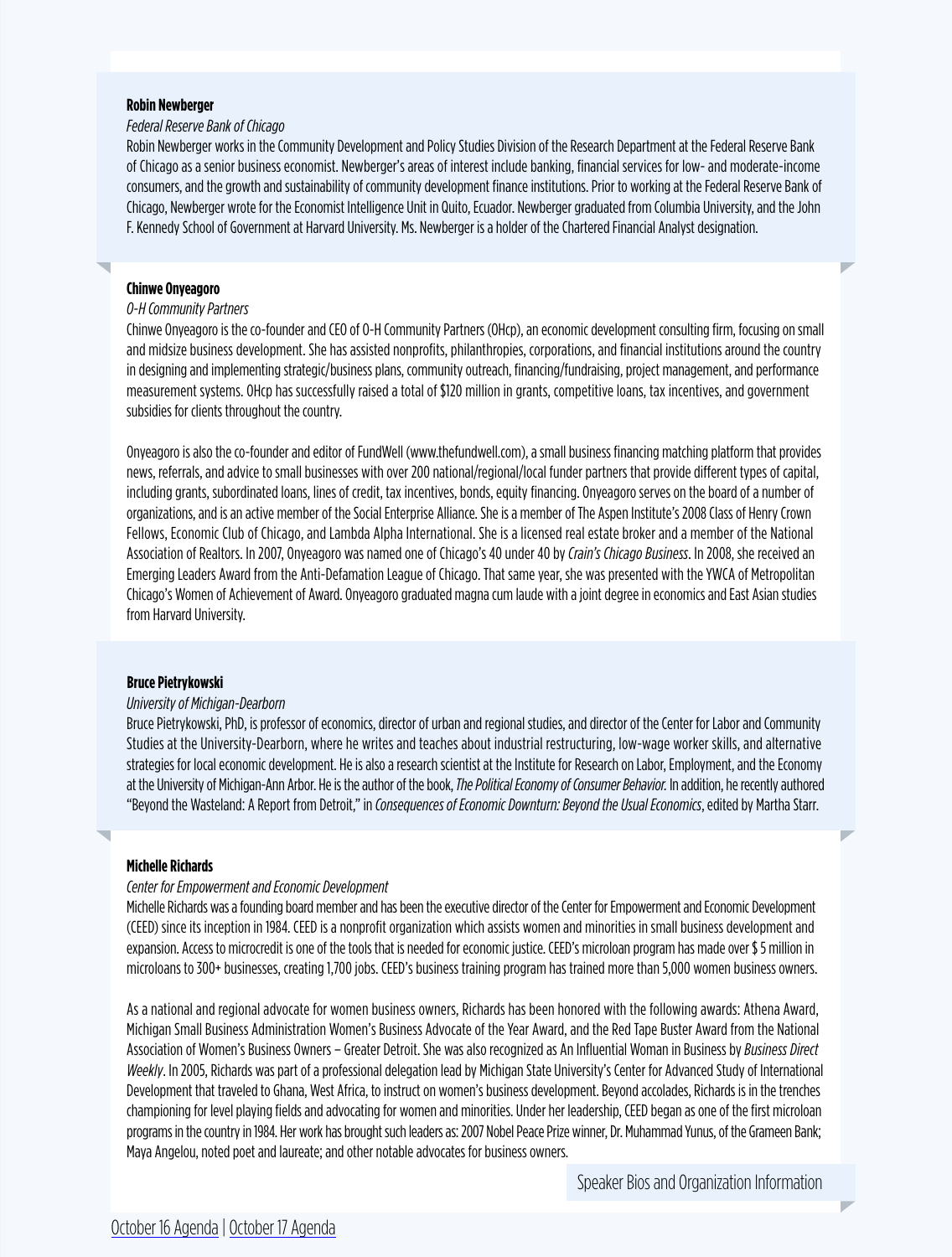# **James S. Rubin**

# *Consultant to Brookings Institution*

Jamie Rubin is a non-resident senior fellow with the Brookings Institution Metropolitan Policy Program, working with cities, including Buffalo and Detroit, to identify and implement innovative economic development strategies. Until May 2012, he was a senior partner with BC Partners, a global private equity fund managing over \$17 billion across two current funds. Before BCP, Rubin was a partner with One Equity Partners, J.P.Morgan's private equity fund, where he was one of the founding partners in 2001. Rubin has sourced and executed almost a dozen deals in several sectors, including health care, business services, retail, and emerging markets, specifically India. He has been a director of many public and private companies, including: Multiplan, the leading independent preferred physician organization (PPO) in the country; Office Depot (NYSE: ODP); Quintiles Transnational, the world's leading provider of outsourced pharmaceutical clinical trials; Oncology Therapeutics Network, a \$4 billion distributor of chemotherapy drugs oncologists; Moneyline Telerate; and NCO Group.

Rubin is chairman of the board of Common Ground Communities, the country's largest developer and manager of supportive housing for the formerly homeless. In 2008, Rubin co-founded Greater New York, an effort to prevent the economic crisis from destroying New York's most promising community organizations. Now a joint program with the Mayor's Fund to Advance New York City, Greater New York is a two-year program matching 25 senior business executives with the executive directors of midsize nonprofits to help address critical strategic and operating issues. Greater New York is now recruiting its second "class" of executives. In addition to Common Ground, he is a trustee of the Dalton School, and is a past director of the Echoing Green Foundation. Rubin graduated from Harvard College and Yale Law School. He is married to Gretchen Rubin, author of the New York Times bestseller, *The Happiness Project*, and four other books.

# <span id="page-15-0"></span>**Olga Stella**

# *Detroit Economic Growth Corporation*

Olga Stella is vice president of Business Development at the Detroit Economic Growth Corporation (DEGC). In this position, she helps lead DEGC's business attraction, retention, and expansion efforts on behalf of the city of Detroit. Her team directly assists businesses looking to grow in the city of Detroit, and works on strategic initiatives designed to increase tax base and employment opportunities and grow key economic clusters. DEGC serves as the lead implementing agency for business retention, attraction, and economic development initiatives in the city of Detroit. It was established in 1978 to help businesses provide jobs and to encourage private investment in the city. It combines the power of private sector expertise with public sector tools to encourage economic growth.

Prior to rejoining the Detroit Economic Growth Corporation in 2007, Stella served as chief of staff for State Representative Steve Tobocman. As chief of staff, she handled Representative Tobocman's policy agenda, communications, and community initiatives. Their work focused on economic and community development, neighborhood revitalization, immigration, and social justice/civil rights issues. After a short period as a business analyst at McKinsey and Company, Stella began working in economic development in Detroit in 2000, as assistant to Mayor Dennis W. Archer for Economic Development. In this role, she worked directly with the city's group executive for economic development on innovative strategies and programs to overcome critical economic challenges faced by the city and to revitalize Detroit neighborhoods. Stella has earned a master's degree in public policy from the University of Michigan Ford School of Public Policy, and bachelor of arts in political science and economics from the University of Michigan College of Literature, Science and Arts.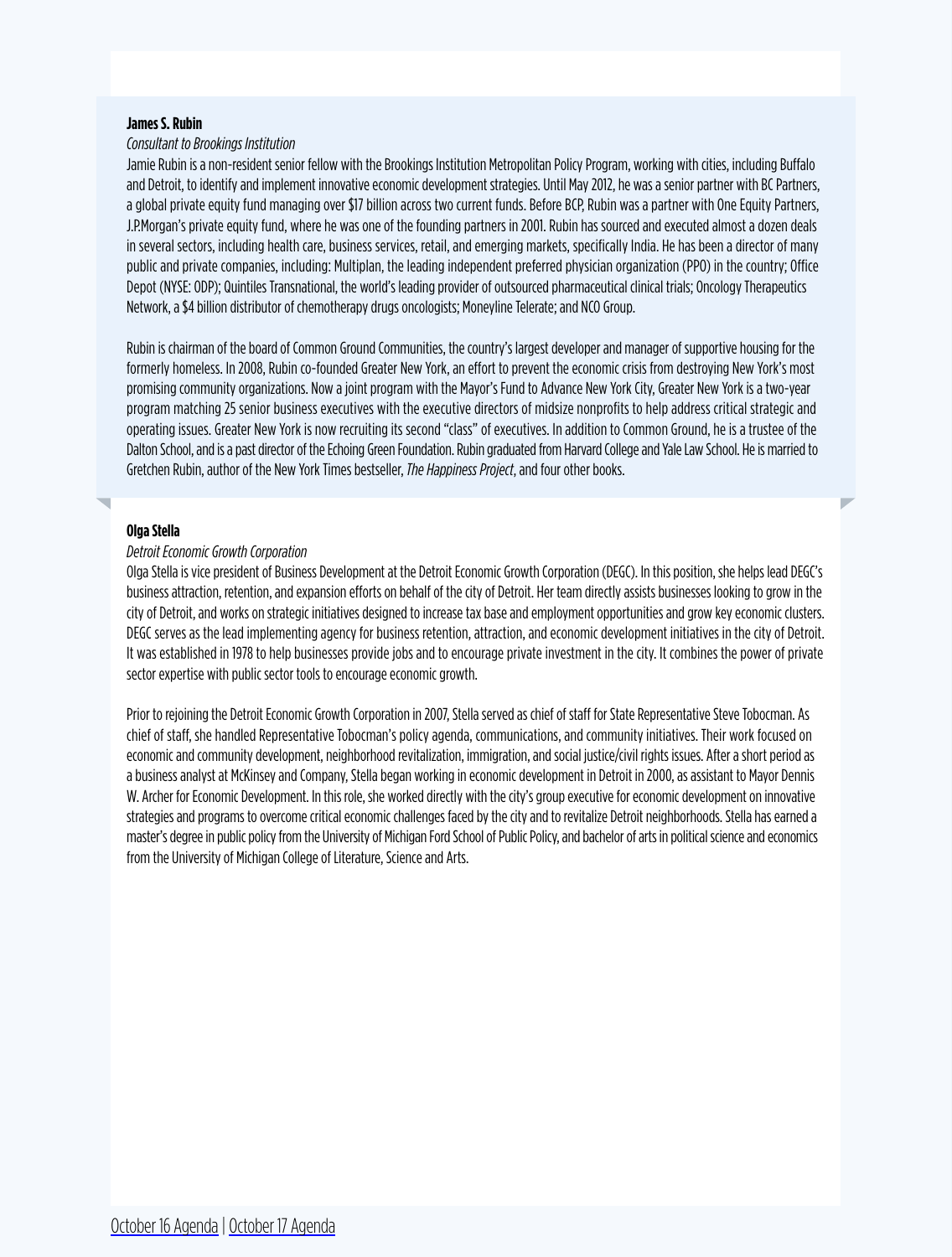# <span id="page-16-2"></span>**Jeffery A. Sugg**

# *First Independence Bank*

Jeffery Sugg, chief financial officer of First Independence Bank (FIB) in Detroit, Michigan, has 25 years of banking experience that includes six years of regulatory and 19 years of direct industry experience. FIB is the only bank headquartered in the city of Detroit and the only African-American owned bank in the state. FIB is a full-service commercial bank with three branch locations in the city. Sugg began his career as a bank examiner for the Office of Thrift Supervision, where he was responsible for determining the safety and soundness of financial institutions. The remaining 19 years Sugg has been chief financial officer of three banks (including current capacity), and also served as chief operating officer, president, and chief executive officer of a bank for seven years. Sugg has been responsible for each Bank's GAAP and regulatory accounting, risk management (credit, liquidity, reputation, and asset/liability management), vendor management, strategic planning, and budgeting.

As CEO of a bank, Sugg was actively responsible for maintaining and nurturing relationships with community groups in Wayne, Oakland, and Macomb counties. Groups like Lighthouse of Oakland County, Housing Opportunities for Macomb, Warren CDC, and Southwest Housing Solutions of Detroit, had missions to educate and provide affordable housing solutions for low- to moderate-income borrowers in their communities. Sugg spearheaded a multi-group effort in the mid-2000s to form the "Porch light" project in Ferndale, Michigan, where the bank, Lighthouse of Oakland County, and municipal entities (city, county, and state) combined efforts to provide education, financing, and incentives to borrowers to rehabilitate depressed local housing units.

# <span id="page-16-0"></span>**Gregory Terrell**

# *Gregory Terrell & Company*

Gregory Terrell, CPA, is the founder and CEO of Gregory Terrell & Company, a certified public accounting firm located in Detroit, Michigan. The firm was founded by Terrell in 1983, and provides professional services in the areas of accounting, auditing, tax, and consulting. Terrell was the vice president and general manager during 2000 and 2001 of the Detroit Dogs, a professional basketball team that was a member of the ABA 2000 basketball league. He also co-founded an insurance agency in 1990 that specialized in structured settlements. Terrell is a member of the American Institute of Certified Public Accountants, the Michigan Association of Certified Public Accountants, and is past president of the Detroit Chapter of the National Association of Black Accountants.

Terrell currently serves as the board treasurer and chair of the Audit and Finance Committee of Neighborhood Service Organization, and has served on other nonprofit boards. He also was appointed and served a term on the city of Detroit Board of Water Commissioners. He has received leadership and service awards from the National Association of Black Accountants, the Reggie McKenzie Foundation, Lula Belle Stewart Center, Federation of Youth Services, the United Negro College Fund, and Wayne County Community College District (Chancellor's Achievement Award). He was also inducted into the Highland Park High School Hall of Fame. Terrell earned his BA degree in accounting from Dillard University.

# <span id="page-16-1"></span>**William Testa**

# *Federal Reserve Bank of Chicago*

Bill Testa is a vice president and director of regional research in the Economic Research Department at the Federal Reserve Bank of Chicago. Testa has written widely in the areas of economic growth and development, the Midwest economy and state–local public finance. He directed a comprehensive long-term study and forecast of the Midwest economy, *Assessing the Midwest Economy: Looking Back for the Future*, and has fashioned a series of conferences on school reform. Testa currently serves as economics editor of the *Chicago Fed Letter* and on the editorial board of *Economic Development Quarterly*. His weekly "Midwest Economy" Web column, which can be found on the Federal Reserve Bank's Web site, has become a widely read and nationally quoted feature.

Testa also serves in an advisory or director's capacity to a variety of professional journals, nonprofit organizations, advisory boards, and economic development initiatives in the Midwest. He chairs the Board of Trustees of the Illinois Council on Economic Education, and serves on the boards of the Global Chicago Center of the Chicago Council on Global Affairs and the Economic Development Council of Chicago. Prior to joining the Chicago Fed in 1982, Testa was a visiting faculty member in the economics department at Tulane University in New Orleans, and a graduate research fellow at the Academy for Contemporary Problems in Columbus, Ohio. He currently lectures at DePaul University's College of Commerce. Testa received his undergraduate degree from Northwestern University, and a PhD in economics from the Ohio State University.

Speaker Bios and Organization Information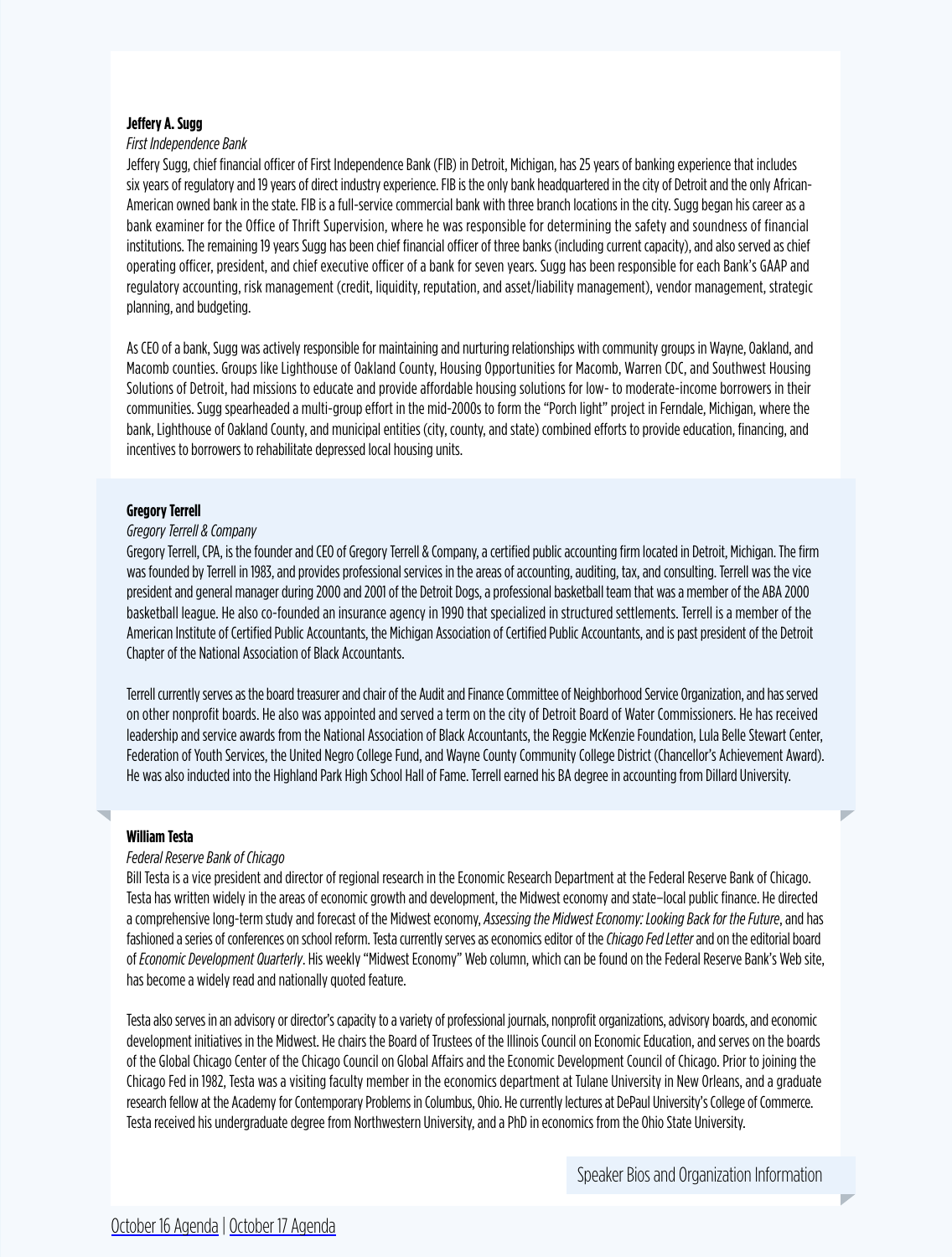# <span id="page-17-2"></span>**Dana A. Thompson**

# *University of Michigan Law School*

Dana Thompson is a clinical assistant professor of law and is the founding director and a co-professor of the Entrepreneurship Clinic where she represents University of Michigan student-led entrepreneurial ventures. The Entrepreneurship Clinic (Clinic) at the University of Michigan (U-M) Law School is a novel clinical law program focusing exclusively on advising U-M student-led entrepreneurial ventures. The clinic provides law students with unique, real-world experience in early-stage business and intellectual property law while offering valuable legal services to the U-M student body. Prior to the Entrepreneurship Clinic, Thompson taught in the Urban Communities Clinic, where she represented small businesses, entrepreneurial ventures, and community-based organizations. Prior to joining Michigan Law, she founded and taught Wayne State University Law School's Small Business Enterprises and Nonprofit Corporations Clinic. At Wayne Law, she was also the director of the Damon J. Keith Law Collection of African-American Legal History.

Thompson is the chair of the Community Economic Development Committee of the American Bar Association's Business Law Section, and is the immediate past co-chair of the Legal Educator's Committee of the American Bar Association's Forum on Affordable Housing and Community Development Law. She also serves on the Association of American Law School's Clinical Law Section's Awards Committee, sits on the board of directors of Michigan Community Resources, and is a member of the Detroit Regional Chamber's Small Business Advisory Council. She also served on former Michigan Governor Jennifer Granholm's emerging Small Business Leaders and Entrepreneurial Council. Thompson received her JD from Michigan Law, where she was an editor of the *Michigan Law Review*, and her AB from Bryn Mawr College.

# <span id="page-17-1"></span>**Lyke Thompson**

#### *Wayne State University*

Dr. Lyke Thompson has been director of the Center for Urban Studies since 2003. Thompson specializes in urban analysis, program evaluation, and policy analysis, with recent concentrations on community and economic development, the effects of lea[d poisoning on c](http://detroitleaddata.cus.wayne.edu/)hildren, disability policy, and the impact of term limits on state legislatures. He has published in the areas of urban labor markets, citizen attitudes about service delivery, welfare reform, evaluation theory and design, early childhood education, and training for people with disabilities.

Relevant to this symposium, in 2009, Thompson conducted a national analysis of: (a) whether business incubators can "grow" businesses more effectively than through the natural process of business start-ups; (b) what services on behalf of the incubator lead to this differential, if any; and (c) what characteristics make a business incubator more or less likely to select a business to receive incubator services. Research results are now being submitted to peer-reviewed journals for publication consideration.

# <span id="page-17-0"></span>**Maude Toussaint-Comeau**

# *Federal Reserve Bank of Chicago*

Maude Toussaint-Comeau, PhD, works in the Community Development and Policy Studies Division of the Research Department at the Federal Reserve Bank of Chicago as a senior business economist. She is also an adjunct faculty member teaching economics at DePaul University. She has conducted extensive research in applied microeconomics, on consumer finance and access to credit by vulnerable populations, and has been published in academic journals, including the *Review of Economics and Statistics, International Migration Review*, *Contemporary Economic Policy*, and *Eastern Economic Journal*. She is the co-editor of a volume, *Strategies for Improving Economic Mobility of Workers: Bridging Research and Practice,* published by the UpJohn Institute for Employment Research.

Toussaint-Comeau serves as a member of the Council of Economic Advisors to the New Economy Initiative for Southeast Michigan. She is a member of the Board of Trustees of the Illinois Economic Association, and a member of the American Economic Association and the Western Economic Association International. She holds a BA in economics from the University of Illinois at Urbana-Champaign, a MS in economics from Temple University, and a PhD in economics from the University of Illinois at Chicago.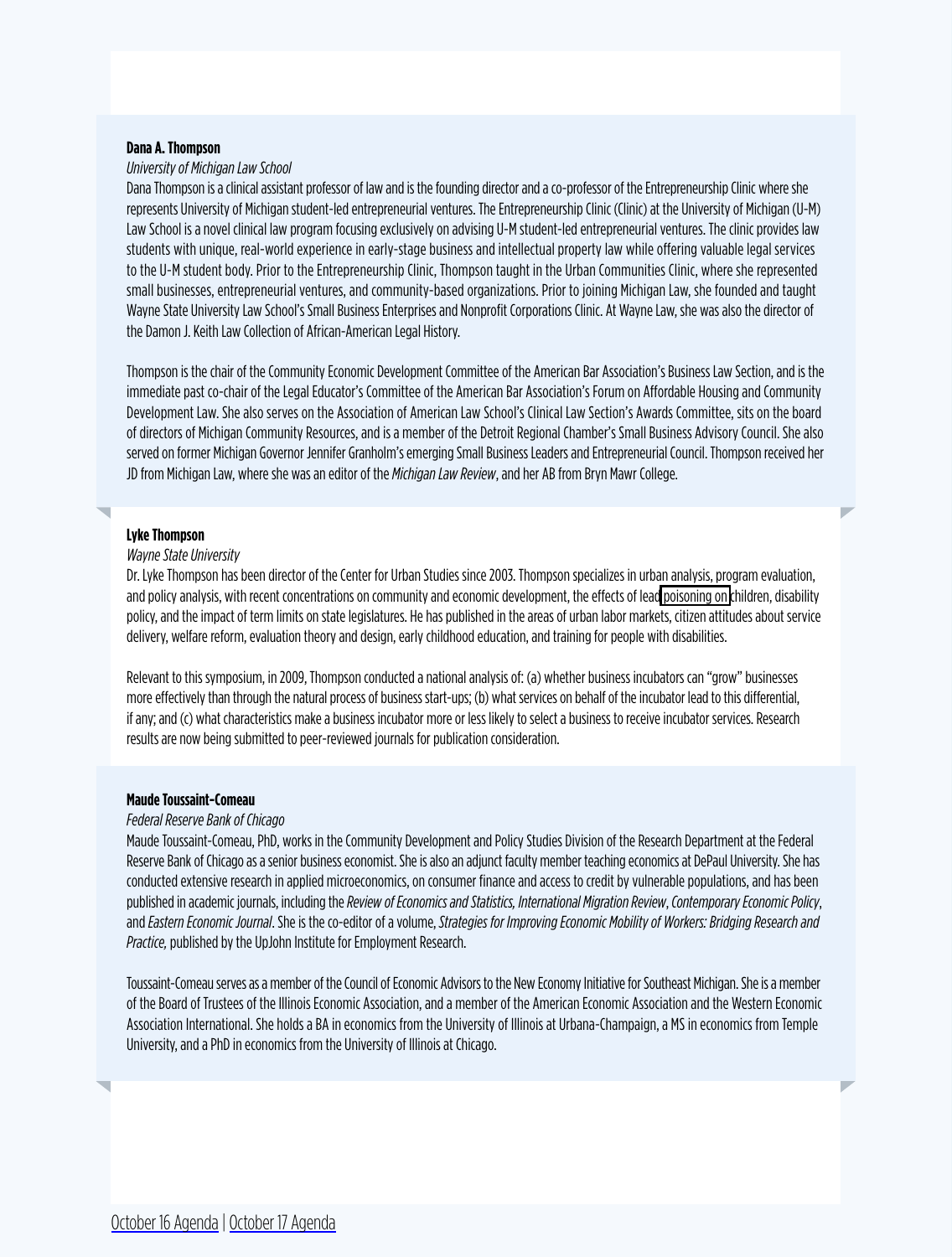# <span id="page-18-1"></span>**Paul Traub**

# *Federal Reserve Bank – Detroit Branch*

Paul Traub currently holds the position of business economist at the Detroit Branch of the Federal Reserve Bank of Chicago, where his responsibilities include both research and current analysis. Prior to joining the Economic Research Department of the Chicago Fed, Traub was the president of Scenario Economics LLC and senior economist for Americas Commercial Transportation Research Company, LLC (ACT Research).

Traub retired in 2008 from the position of corporate economist with 25 years of service at Chrysler Group LLC. He worked in Chrysler's corporate economist's office for over 17 of those years, where his responsibilities included: tracking the economy and forecasting its impact on North American auto sales; supporting new product development; and speaking to auto dealers and numerous professional organizations. His speaking engagements have included: the Michigan and Ohio Governors' Councils of Economic Advisors; the Society of Automotive Analysts Automotive Outlook Conference; the Forum on Global Energy, Economy, and Security (The Aspen Institute); and the Bear Stearns Global Transport and Logistics Conference. Traub currently is on the Board of Directors of the Detroit Association of Business Economists; is a member of the National Association of Business Economists and the Society of Automotive Analysts; and has served as an adjunct faculty member and is on the economics department advisory board in the School of Business Administration at Oakland University. He holds a BBA from the University of Michigan – Dearborn and an MBA from Oakland University.

# <span id="page-18-2"></span>**Joseph J. Turk**

# *Federal Reserve Bank of Chicago*

Joe Turk joined the Federal Reserve Bank of Chicago as a field examiner in 1984. His field work included community bank safety and soundness, consumer compliance and CRA, and regional bank holding company supervision. He also spent a number of years handling troubled financial institutions, as well as serving as manager of several regional teams, including Illinois, Indiana, and Michigan. He is currently the regional director for Michigan and Indiana community bank safety and soundness supervision.

# <span id="page-18-3"></span>**Robert G. Wiley**

# *Federal Reserve Bank of Chicago – Detroit Branch*

Bob Wiley is a senior vice president and the manager of the Federal Reserve Bank of Chicago's Detroit Branch, and has functional responsibility for district operations. His responsibilities include: cash, check, fiscal, law enforcement unit, information technology, building operations and administrative services. Wiley is also a member of the Bank's Management Committee.

# <span id="page-18-0"></span>**Alicia Williams**

# *Federal Reserve Bank of Chicago*

Alicia Williams is vice president in charge of the Community Development and Policy Studies Division of the Federal Reserve Bank of Chicago. She is also the Bank's Community Affairs Officer. She has oversight responsibility for the Bank's Community Development Program, emerging consumer issues, and community development and policy research. She has many years of experience in the bank regulatory and examination field. During her tenure at the Fed, she has led many bank examinations and bank holding company inspections. She also served as the officer in charge of the compliance examination division for 12 years. She holds a BB in finance from Western Illinois University, and is a graduate of Northwestern University's Executive Master of Business Administration Program.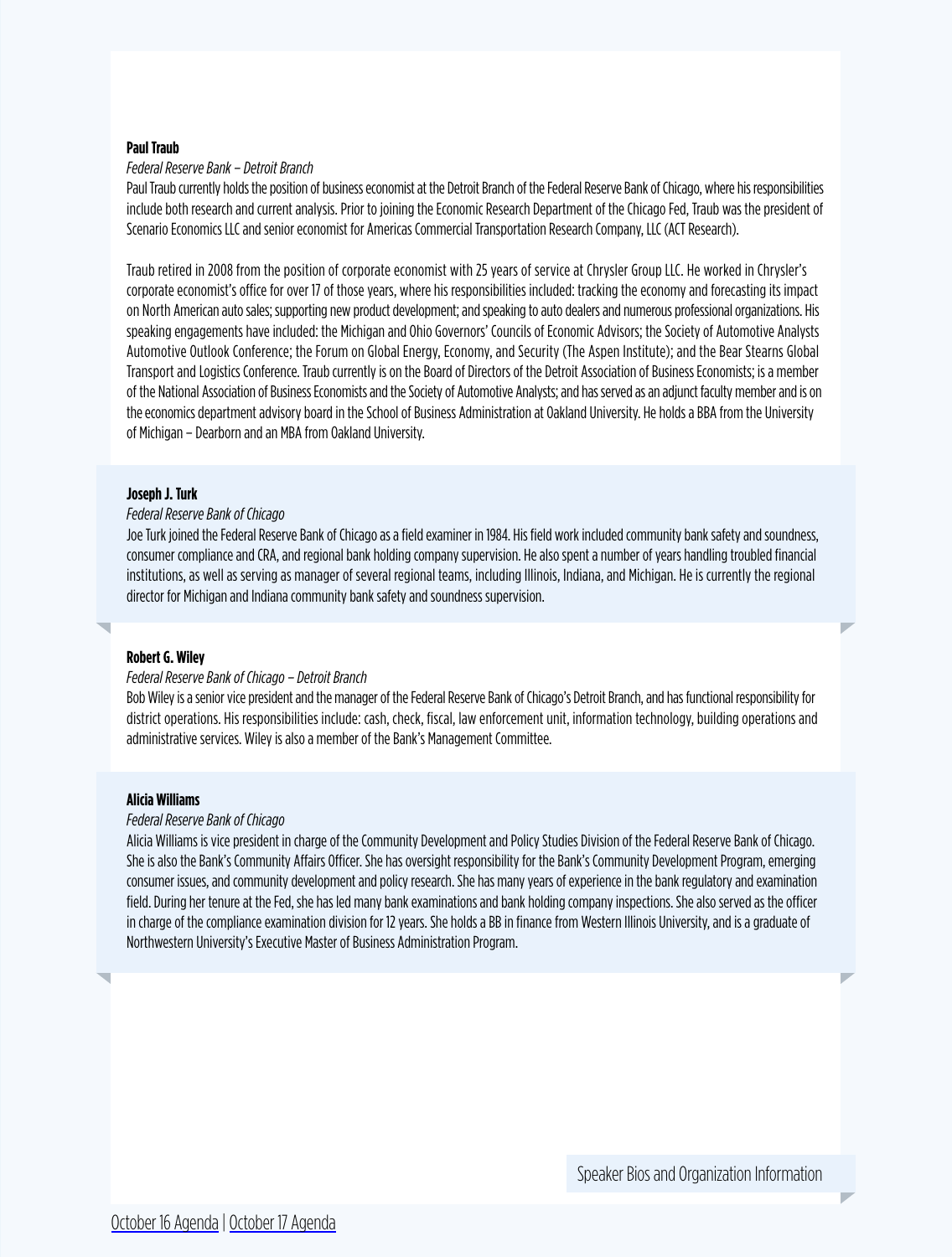# <span id="page-19-0"></span>**Daryl Williams**

# *Detroit Urban Entrepreneur Partnership*

Daryl Williams is the director of Research and Policy for the Ewing Marion Kauffman Foundation, where he is responsible for all strategic initiatives, research agendas, and programmatic strategies in minority entrepreneurship. The Ewing Marion Kauffman Foundation works with partners to encourage entrepreneurship across America and improve the education of children and youth. The Kauffman Foundation was established in the mid-1960s by the late entrepreneur and philanthropist, Ewing Marion Kauffman. Williams also is the president and chief executive officer of the Urban Entrepreneur Partnership, Inc., (UEP) a national program of the Ewing Marion Kauffman Foundation, distinguished by a unique and innovative one-to-one business coaching model to help grow minority entrepreneurs with offices currently in five cities.

As a national authority on minority entrepreneurship, Williams has participated on numerous panels on minority entrepreneurship, including: The White House National Economic Council, Washington, DC; Department of the Treasury, "New Market Tax Credit," Washington, DC; and The White House National Conference on Faith Based and Community Initiatives, "Forum: Bringing Minority Social Entrepreneurs and Corporate/ Foundation Resources Together," Washington, DC.

# <span id="page-19-1"></span>**Scott Wolffis**

### *Huntington Bank*

Scott Wolffis has been with Huntington Bank for seven years and has been lending to businesses for 15 years. He is senior vice president and business banking market manager for Huntington's East Michigan Region, with 18 business banking officers. Huntington National Bank is the number 3 SBA lender in the country, and has been the number 1 SBA lender in Michigan for three consecutive years. Huntington committed \$2 billion to business lending to Michigan Business over a four year period. Huntington Bancshares Incorporated is a \$57 billion regional bank holding company headquartered in Columbus, Ohio. The Huntington National Bank, founded in 1866, provides: full-service commercial, small business, and consumer banking services; mortgage banking services; treasury management and foreign exchange services; equipment leasing; wealth and investment management services; trust services; brokerage services; customized insurance brokerage and service programs; and other financial products and services. The primary distribution channels include a banking network of more than 680 traditional branches and convenience branches located in grocery stores and retirement centers, and through an array of alternative distribution channels including Internet and mobile banking, telephone banking, and more than 1,350 ATMs. Through automotive dealership relationships within its six-state banking franchise area and selected other Midwest and New England states, Huntington also provides commercial banking services to the automotive dealers and retail automobile financing for dealer customers.